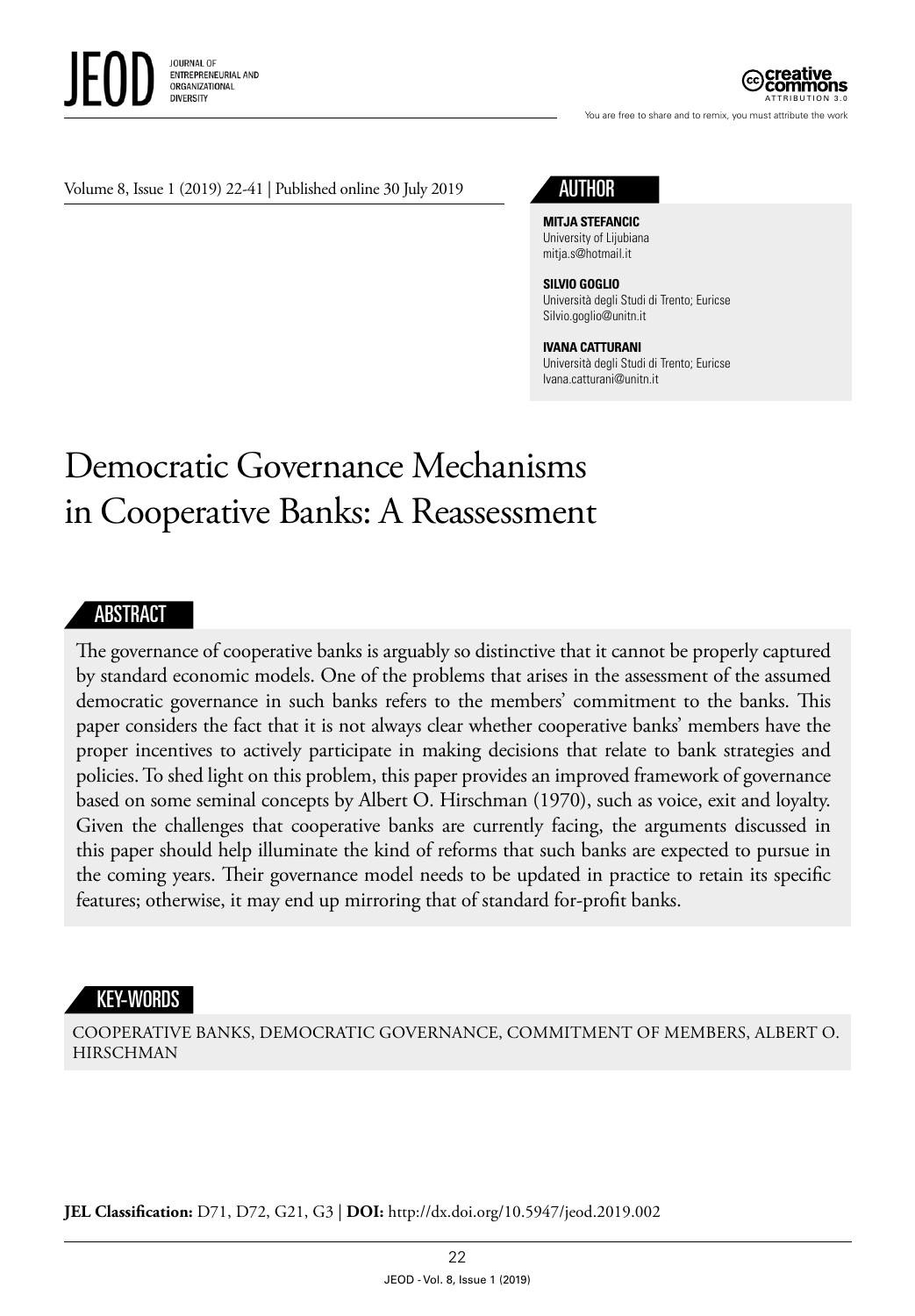# **1. Introduction**

Recent research shows that the governance of cooperative banks is distinctive; as such, it cannot be adequately captured by using standard economic models and assumptions (Borgström, 2013; Jones and Kalmi, 2015; Jones, Jussila and Kalmi, 2016; Paredes-Frigolett, Nachar-Calderón and Marcuello, 2016). At the same time, such governance is subject to change. Cooperative banks need to update their governance mechanisms in order to respond to challenges and slacks and in the same way, to avoid losing their specific features. Existing accounts are still incomplete since they are missing important points – several of which are addressed in the following pages. In particular, the paper focuses on the incentive members have to actively participate at the bank's governance. To achieve this goal, this paper refers to the seminal discussions on democracy, as well as to some valuable insights offered by economists, such as Albert O. Hirschman (1970).

The reason for developing a novel framework is twofold. On one hand, several authors stress the importance of democratic governance in cooperative banks as opposed to that based on personal investment (namely, number of shares) in standard commercial banks, with rather limited democracy, in this sense. On the other hand, a cooperative model of governance is not free from flaws, either. Critical approaches to a cooperative model of governance tend to stress its side effects, for instance, low incentives for cooperative banks' members to monitor top managers, members' lack of information about policies adopted by top managers, inability to make proper and timely decisions due to dispersed ownership and finally, the so-called groupthink problem (Janis, 1982; Goglio and Catturani, 2017).

Hence, the concept of democracy in banking, beyond the mere voting mechanism, with all its merits and benefits, along with some shortcomings, needs to be further discussed. Some sort of democracy existing in the governance of private, commercial and more generally, profit-oriented banks cannot be denied since votes are equally distributed based on shares. In other words, the "one head, one vote" principle is representative of membership, whereas the "one share, one vote" mechanism is illustrative of the investment and the risk assumed.

Members of cooperative banks may prefer such banks because in principle, securing a certain degree of participation in decision-making processes adds to the appealing idea of social justice. Nevertheless, empirical evidence suggests that large cooperative banks often depart from the original cooperative model (Alexopoulos, Catturani and Goglio, 2013) and adopt models of governance that closely mirror those of standard commercial banks. The planned transformation of some of the largest Italian cooperative banks (*banche popolari*) into joint-stock banks and the demutualisation of the building societies in the United Kingdom (UK) are examples of this transition towards a commercial model of banking. Additionally, while the democratic model of cooperative banking proved to be quite successful in the past, its specificities are becoming increasingly difficult to maintain due to banks' growth in size and the heterogeneity of their members, on one hand, and stringent banking regulations and vigilance requirements, on the other hand.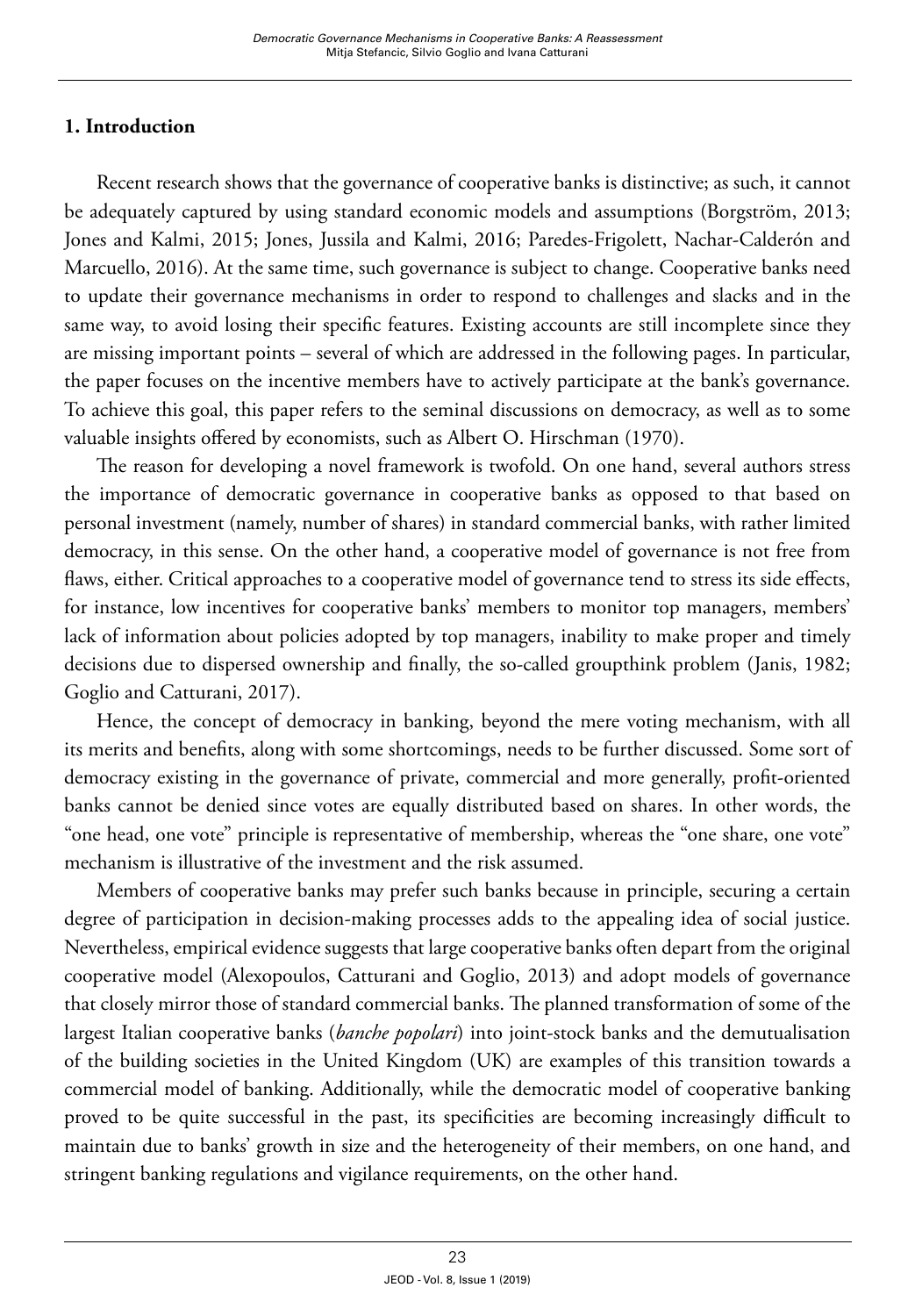To better investigate the pros and cons of the general participative model of cooperative banking and to assess its degree of democracy, two underlying assumptions are required. *First*, different meanings are attached to the concept of democracy, depending on whether the framework is political or economic, for example. Different frameworks also assume various types of efficiency of democratic processes/outcomes. *Second*, although democracy may sound appealing in principle, it may be less effective or efficient in practice, specifically, in the decision-making process (particularly in adverse periods) and the selection mechanisms of administrators and top managers, unless some prerequisites are matched. Therefore, democratic control and governance can indeed pave the way to adverse selection; candidates with lower skills and managerial capabilities can be chosen over better candidates (e.g., over the optimal bank leader) to manage the bank. Furthermore, similar to the case in politics, democratic elections in banks can be influenced by the candidates' strategies and related propaganda<sup>1</sup>. Democratic elections are also not necessarily free from lobbying or potential fraud.

The aim of this analysis of cooperative ownership and voting in banks is to provide substantial arguments for a much-needed improvement of such a model. Without essential improvements, the governance of cooperative banks may start to gradually lose its specificities, thus more closely approximating standard for-profit bank models $^2$ .

This paper is structured as follows. Section 2 presents the main features of governance of different types of banks. Section 3 provides a concise review of the literature on democratic governance, useful for developing the subsequent discussion. Section 4 sets the conceptual framework by distinguishing among the different meanings of democracy – depending on the context in which it is used. Section 5 provides a methodological account of the main elements of democratic governance by drawing on Hirschman's (1970) work, particularly with reference to the decline of firms and organisations. Section 6 provides an economic scheme of the discontent of cooperative banks' members, and Section 7 concludes the paper.

# **2. Main features of governance of different types of banks**

From the outset, it is sensible to ask whether the constant reference to democracy made by the cooperative system and elaborated on by the cooperative movement itself is supported by evidence or primarily represents an ideological argument, useful for promotional purposes (such as to stress market differentiation). The argument rests on the "one head, one vote" principle. The question therefore is whether this principle promotes true democratic management/governance, even if not clearly defined, or represents a system of governance in which strategic decisions pertain to restricted groups.

As observed by Callander (2008), even interactions among candidates with different motivations can influence voting processes and policy outcomes.

<sup>2</sup> Some scholars have recently shown awareness of this point (for a discussion on the transition of German cooperative banks, see, for instance, Jovanović, Arnold and Voigt, 2017).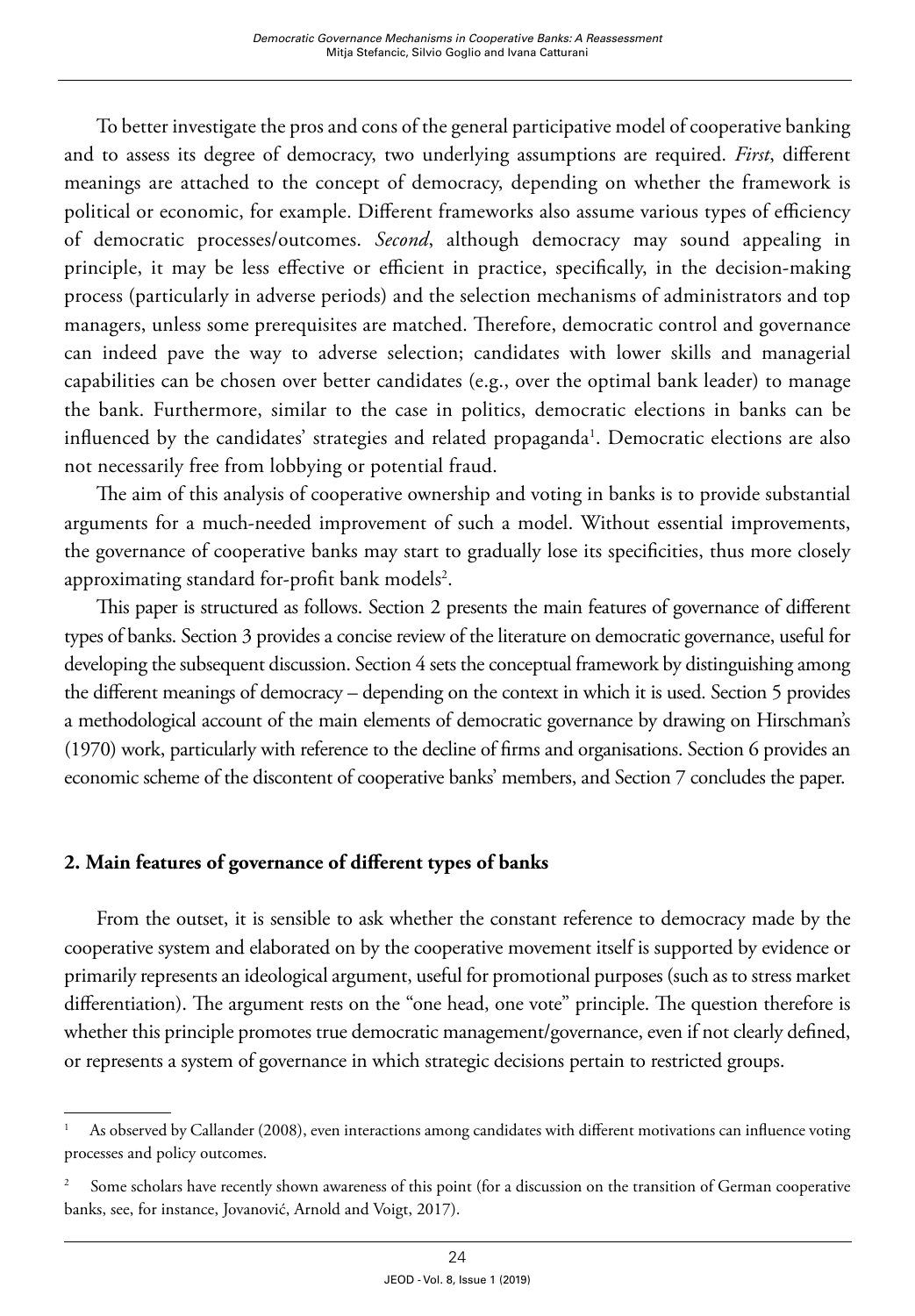To properly assess the kinds of democratic governance mechanisms employed in different types of banks, it is useful to start by focusing the discussion on their fundamental characteristics. For simplicity reasons, the discussion concentrates on two main typologies – joint-stock (mainstream) and cooperative banks. Both bank groups are owned privately and compete on the market. These banks are therefore quite different from public banks, usually owned by the state. Both joint-stock and cooperative banks are indeed for-profit banks; the main differences lie in the distribution and use of profits.

To begin with, in joint-stock banks, decision-making power (or control over administrators and top managers) is proportional to the investment of each shareholder, as exemplified by the number of shares. The democratic aspect of shareholder banks is based on the "one share, one vote" principle. Furthermore, each bank usually has a single and centralised board, operating top-down through an appointed chief executive officer with wide latitude to define the company's operating strategies, policies and structures from the centre (Oliver Wyman, 2014).

In contrast, cooperative banks need to refer to their members when setting their policies. Specifically, disciplining mechanisms in cooperative banks are in principle the result of decisions made by their members – the bank owners. One of the problems that arises in the assessment of the efficiency of democratic governance in such banks involves the members' commitment to the banks. It is not always clear whether such members have the proper incentives to actively participate in making decisions regarding bank strategies and policies, and this issue has been largely neglected in the economic literature (Ferri, Kalmi and Kerola, 2015).

A second important aspect is that of achieving the right balance among the different aims pursued by the members of a cooperative bank. Arguably, with the growing complexity of cooperative banks and their operations, it is now much more difficult to bring together diverse interests of their members than it was in the past. As correctly observed by Groeneveld (2015), while membership in a cooperative bank was originally a condition for a customer to obtain a loan from that bank, matters are currently quite different. "[T]he average member to customer ratio [in European cooperative banks] now stands at 30 per cent, which implies that a large majority of customers are not members of a cooperative bank and that customers are not automatically members" (Groeneveld, 2015: 8). Moreover, some members are mainly depositors, with quite different interests from the borrowers. In other words, the larger the dimensions of the bank are, the less homogeneous/aligned the interests of its stakeholders become.

The above-mentioned observations help shed light on the kind of transformations affecting cooperative banks, which also influences their *assumed* democratic governance. The question is whether such a model of governance is really efficient and democratic. The transformations that have occurred over time seem to point out that democracy has become somewhat more limited than in the past. It is also worth mentioning that cooperative banks differ among themselves and could be classified according to their histories, dimensions and countries or even the regions where they operate (Ayadi et al., 2010). Nonetheless, this paper suggests keeping the distinction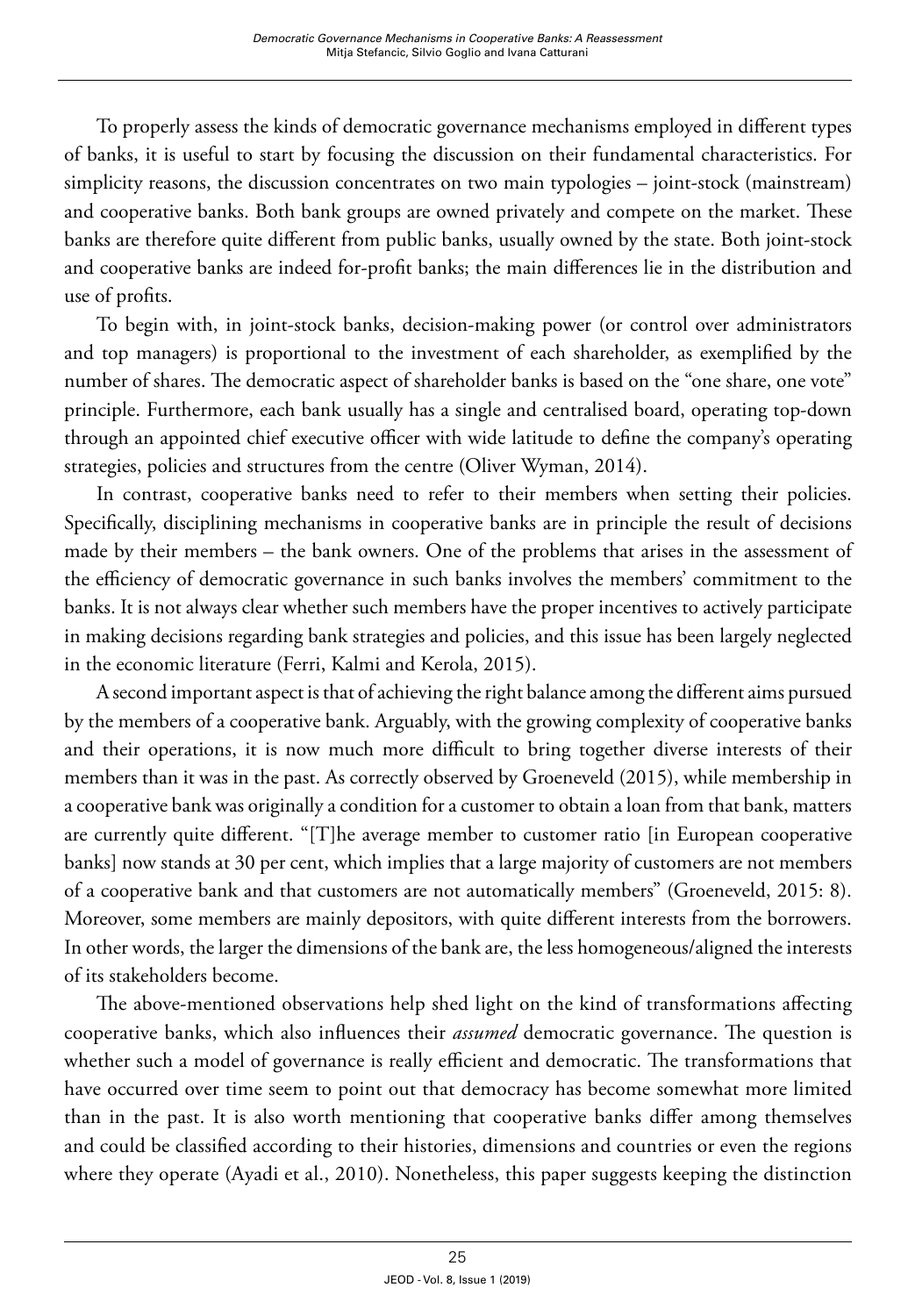simple by distinguishing between "popular" banks (e.g., the *Volksbanken* in Germany, *banche popolari* in Italy, *banques populaires* in France) and local mutual banks (*Raiffeisen banks*, *banche di credito cooperativo*, etc.).

Currently, these two main business models, classified as forming a single "cooperative" group in the past, are increasingly departing from a common model. They seem to have taken two distinct development paths in their aim to provide adequate responses to developmental trends at local levels and to the issues related to the financial crisis. A suitable case study is provided by the Italian banking system, where large popular banks have adopted the form of joint-stock banks, whereas local cooperative banks continue to operate according to cooperative principles by preserving their original business model and ownership specifics. Indeed, there is a clear demutualisation trend in large cooperative banks, particularly in the *banche popolari* – "the system whereby shareholders are entitled to a single vote regardless of the size of their stake will be abandoned" (The Economist, 2015). On the other hand, local cooperative banks have to join a cooperative banking group despite retaining their banking licence for operating on the market; alternatively, each bank has to be transformed into a joint-stock company to operate independently.

#### **3. Democratic governance: theoretical review**

Any attempt to effectively discuss the efficiency of the democratic governance of cooperative banks is destined to lack depth unless some theories on democratic voting, the quality of selection mechanisms in democratic systems and governance models in enterprises (including banks) are taken into account. For this reason, this section provides a theoretical overview of the most prominent aspects emerging from scholarly research. The relevant questions are as follows: What does extant research inform readers about models of democratic voting and democratic governance? Beyond the vote, is it possible to detect other mechanisms used by members to influence the management? Can the governance of cooperative banks be assessed and framed adequately according to extant theoretical insights?

## *3.1 Democratic voting mechanisms*

Some models directly focus on democratic governance mechanisms and democratic voting. They appear useful for framing the present discussion.

Besley and Coate (1997) conceptualise a pure form of representative democracy with reference to a theoretical framework in which citizens who care about policy outcomes elect a candidate by means of assignation of votes. The successful candidate then chooses a policy. Besley and Coate's model suggests that representative democracy may not always produce efficient solutions if citizens differ in their policy-making abilities. In practice, citizens may select representatives with lower skills, simply for demonstrating the ability to better represent their views.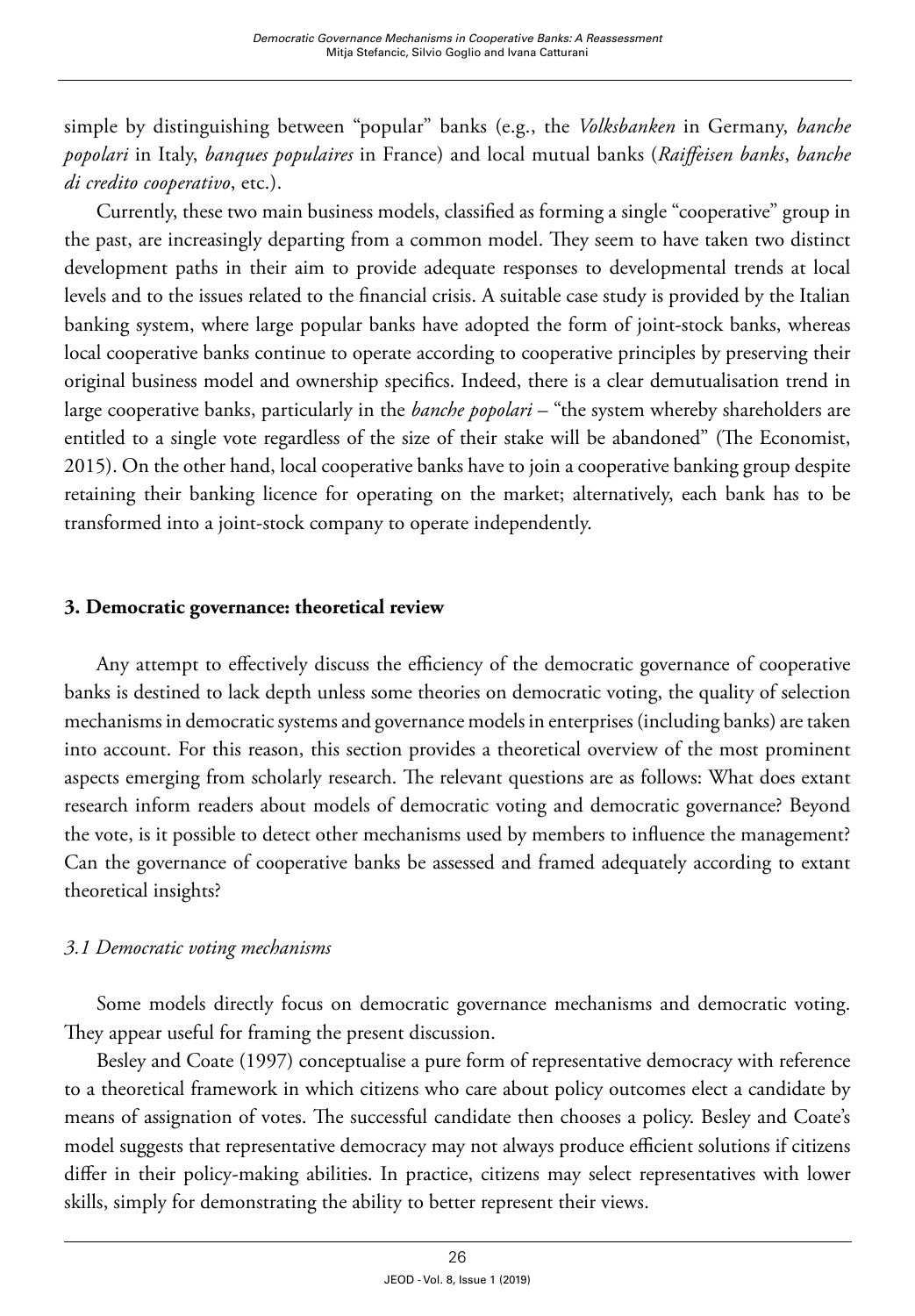In contrast, Klingelhofer (2010) attempts to improve the "citizen candidate framework" advanced by Besley and Coate (1997; 2001) by focusing on both ideological aspects and lobbying related to democratic election mechanisms. In developing a model with ideological parties, the author shows that the existence of interest groups often influences voting results – for example, their influence makes the median voter better off. In Klingelhofer's model, lobbying *does* influence policy as lobbies are basically able to influence or even change the choice sets of voters. From this point of view, democratic voting is subject to ideological manipulation.

Based on psychologists Kruger and Dunning's (1999) evidence that people often make unfortunate choices in their selection processes, Nagel (2010) argues that democratic elections can often result in the selection of rather mediocre political leaders. Thus, he suggests that the main advantage of democratic elections seems limited to preventing lower-than-average candidates from becoming leaders. Ideal types of leaders are almost never elected by voters in a democratic process; accordingly, their election is an exception rather than the rule.

In his discussion on the models of perfect competition and pure democracy, Frey (1970) finds that in terms of income distribution, pure democracy seems quite efficient because in theory, it starts from an equal distribution of political resources, such as votes. Nevertheless, Frey concludes that in practice, this is not always the case; "in reality political resources are not distributed equally among citizens… one's vote is strongly correlated with one's economic position. The degree of information, of interest, and of actual political participation are clearly a function of income (and wealth)" (Frey, 1970: 752). Arguably, the same kind of inequalities can be found in cooperative enterprises, including cooperative banks – though to a much lower extent.

## *3.2 Democratic corporate governance*

Osterloh, Frey and Zeitoun (2011) argue that dominant corporate governance paradigms have failed to prevent opportunism – one of the main causes of the global financial crisis started in 2007. They define corporate governance as an institution that intends to overcome social dilemmas. They find that to increase cooperation, it is essential that the individuals at the top levels of the hierarchy (directors and managers) be endowed with "prosocial preferences" to contribute to collective goods. Furthermore, they observe that employee participation in decision making and control is beneficial to corporate organisations.

Groeneveld (2015: 12) explains that typically, cooperative banks are "governed by their members (client-owners) with direct or indirect member representation at all layers of governance. Local members or member constituencies elect non-executive board members, or in some instances called local supervisors, who monitor and control local/regional cooperative banks".

The European Association of Co-operative Banks (EACB) stresses the positive outcomes of using democratic assets in the governance of cooperative banks. At the core of such a democratic model of voting is the general assembly, which allows the members' democratic participation in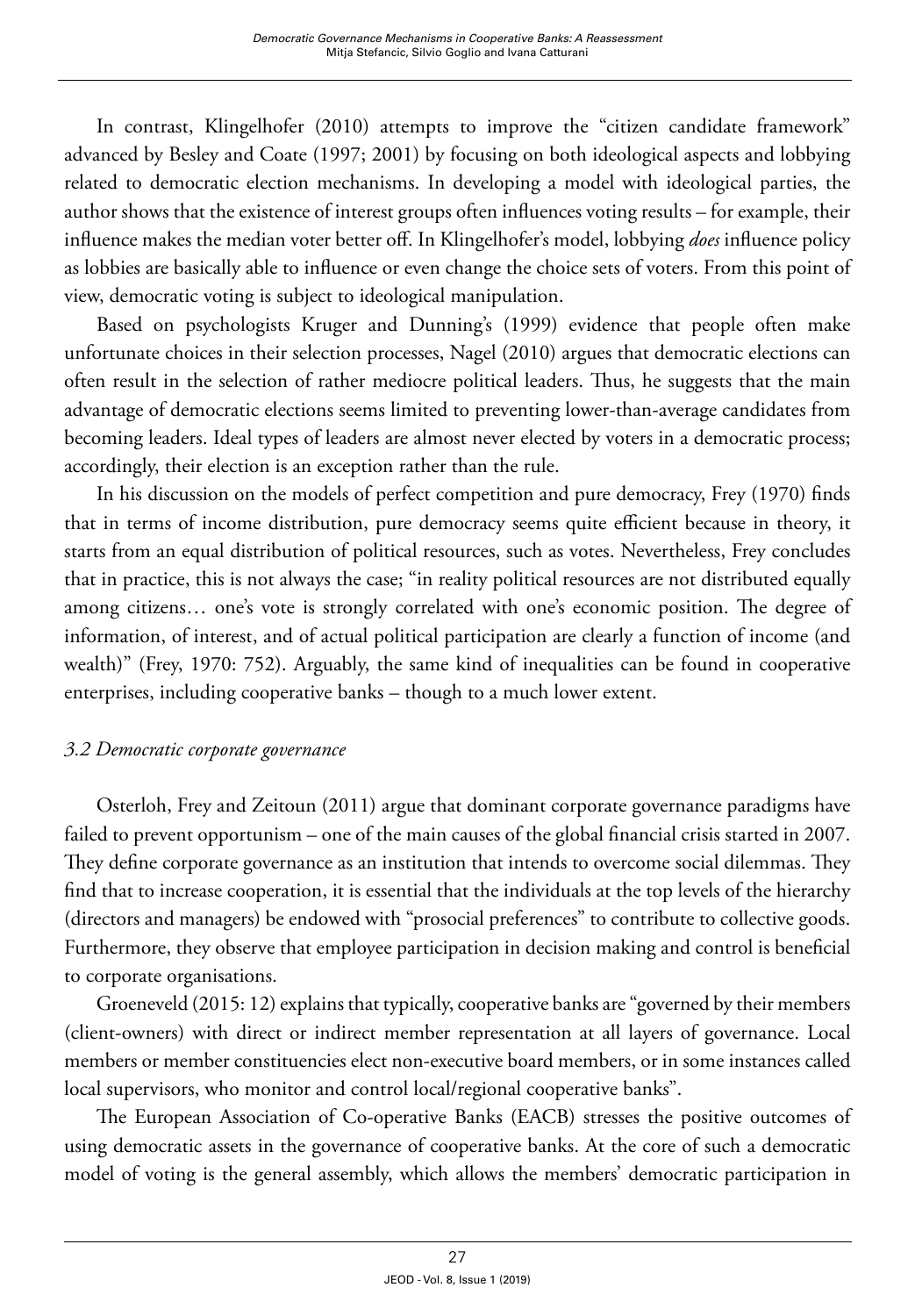bank governance. Among other things, the "democratic participation of the members in the general assembly efficiently maintains the balance of power among the members as owners and the directors of cooperative banks" (EACB, 2006: 6). Moreover, votes are counted according to the "one vote per person" rule, which, from a theoretical perspective, could suffice to secure an adequate degree of social equality among the bank members. Is this really the case?

Focusing on the complex governance of cooperative banks, Alexopoulos, Catturani and Goglio (2013) distinguish among different types of control over top managers in such banks. Along with incentive schemes for managers, voting during general assemblies is a mechanism for direct control over top managers. However, according to the authors, this does not provide much information about bank members' degree of participation in general assemblies. Additionally, one of the main issues originates from the problem of groupthink (a suboptimal decision-making outcome resulting from the group desire for conformity), which may ultimately result in poor investment strategies by cooperative banks – particularly the larger ones.

Another issue that needs to be further discussed is the relation between control and ownership structure; this topic is particularly relevant to cooperative banks as their governance is based on a cooperative model of ownership. Focusing on Austrian cooperative banks, Gorton and Schmid (1999) find that bank performance declines as the number of members increases due to greater separation of ownership and control. Particularly, the greater the separation between ownership and control, the greater the agency costs, resulting in the low performance of such banks. Other researchers have mentioned this problem in terms of costs resulting from dispersed ownership of cooperative banks (e.g., Stefancic, 2015).

## *3.3 Democratic governance in practice*

Sarcinelli (1997) argues that cooperative banks often appear to be better organised than banks in the form of joint-stock companies. In terms of organisational efficiency, cooperative banks sometimes seem to outperform commercial banks. "[A] key strength of the cooperative banks and mutual banks is certainly their homogeneous shareholder base and a close fiduciary relationship that ordinarily makes for accurate ex ante selection of managers and constant monitoring of their action. Perhaps this is why relatively small cooperatives among shareholders who are also 'clients' have managed to outperform large profit-oriented corporations" (ibid.: 262). Recent investigations have confirmed this result (see, for instance, the case of the German cooperative banks, discussed by Jovanović, Arnold and Voigt, 2017).

However, the governance of cooperative banks has recently attracted major criticism. For example, D'Amato and Gallo (2017) empirically show the relation between low board turnover and board ineffectiveness. This result holds particularly true for small cooperative banks. One of the most interesting findings from this study is that in such types of banks, board members often have the power to favour friends or even "members of the coalition of owners who elected them"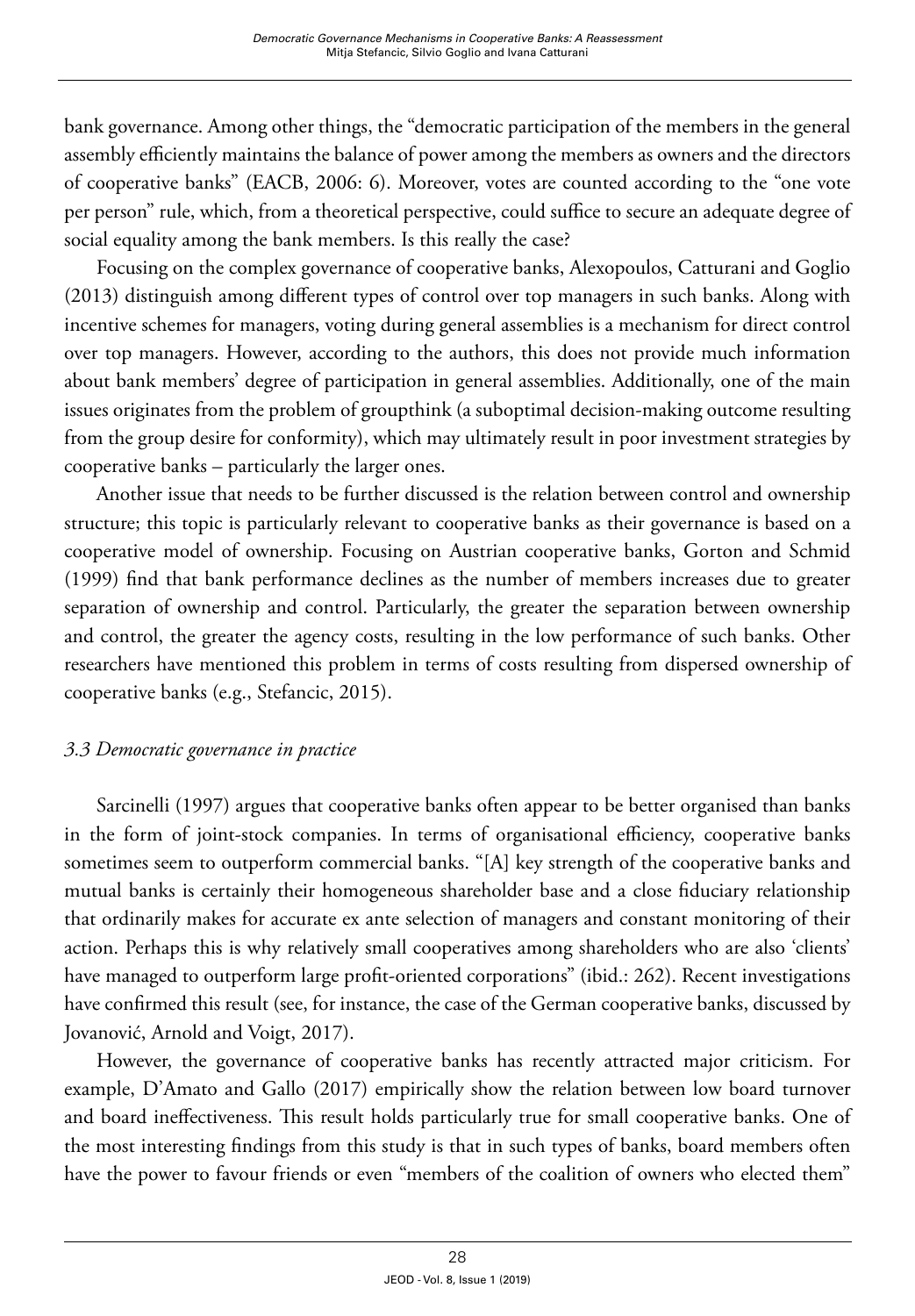(ibid.: 97). Otherwise stated, board members in cooperative banks can be tempted to deviate from policies that would be "optimal" for the entire bank (cooperative owners and the local community), preferring others that are "optimal" only for a few members.

In a sense, the problems of opportunism and suboptimal policy outcomes seem to match another issue that may often be present in cooperative banks, that is, the problem of groupthink. In fact, "the longer the directors have been on the board, the more plausible [it] is that they share a common view and possible that they agree most of the time on their decisions" (Alexopoulos, Catturani and Goglio, 2013: 406). This casts some doubts on the fiduciary relationships that are often viewed positively when applied to cooperative banking (see, for instance, Sarcinelli, 1997). However, what if trust does not solve the problem of groupthink, thus preventing effective monitoring of bank managers? What if it leads to distorted policies that do not match proper welfare – those that can be shared by all cooperative banks' members and stakeholders at large?

## **4. Democracy: political and economic dimensions**

The apparently straightforward concept of democracy can be potentially misleading unless properly framed and discussed. On one hand, the definition of democracy depends on how the δήμος (*demos*, meaning constituency) is defined. On the other hand, democracy can be based on direct participation in decision making (direct democracy) or on the election of representatives in charge of making the decisions (representative democracy). However, with the increase in dimension, direct democracy is no longer viable<sup>3</sup>. Therefore, in the following subsections, democracy is intended as representative, and the focus is on the definition of *demos* in political or economic terms.

## *4.1 Political democracy*

In contemporary public discourse, the term "democracy" often refers to a political system based on the separation of power – one in which citizens have the right to vote to set their political choices and preferences and the ability to exert an adequate degree of control over political power. Democracy is in practice often based on antagonism, which means that it is conflictual in its very essence; it needs to constantly solve internal issues (Manin, 1987; Mouffe, 2000). Despite this fact, unless citizens actively participate in elections, show thorough interest in the outcomes and are well informed about their political alternatives, democratic systems are at risk of failure (Sartori, 2008). It should be noted that democratic rights originate from citizenship, whereas in

<sup>&</sup>lt;sup>3</sup> The fact that the essential conditions of democracy are challenged by factors such as dimensional growth is first noted by Montesquieu in *De l'esprit des lois* (1748). Similarly, Kelsen (1920) argues that in a representative system, the democratic element is substantially diluted and weakened.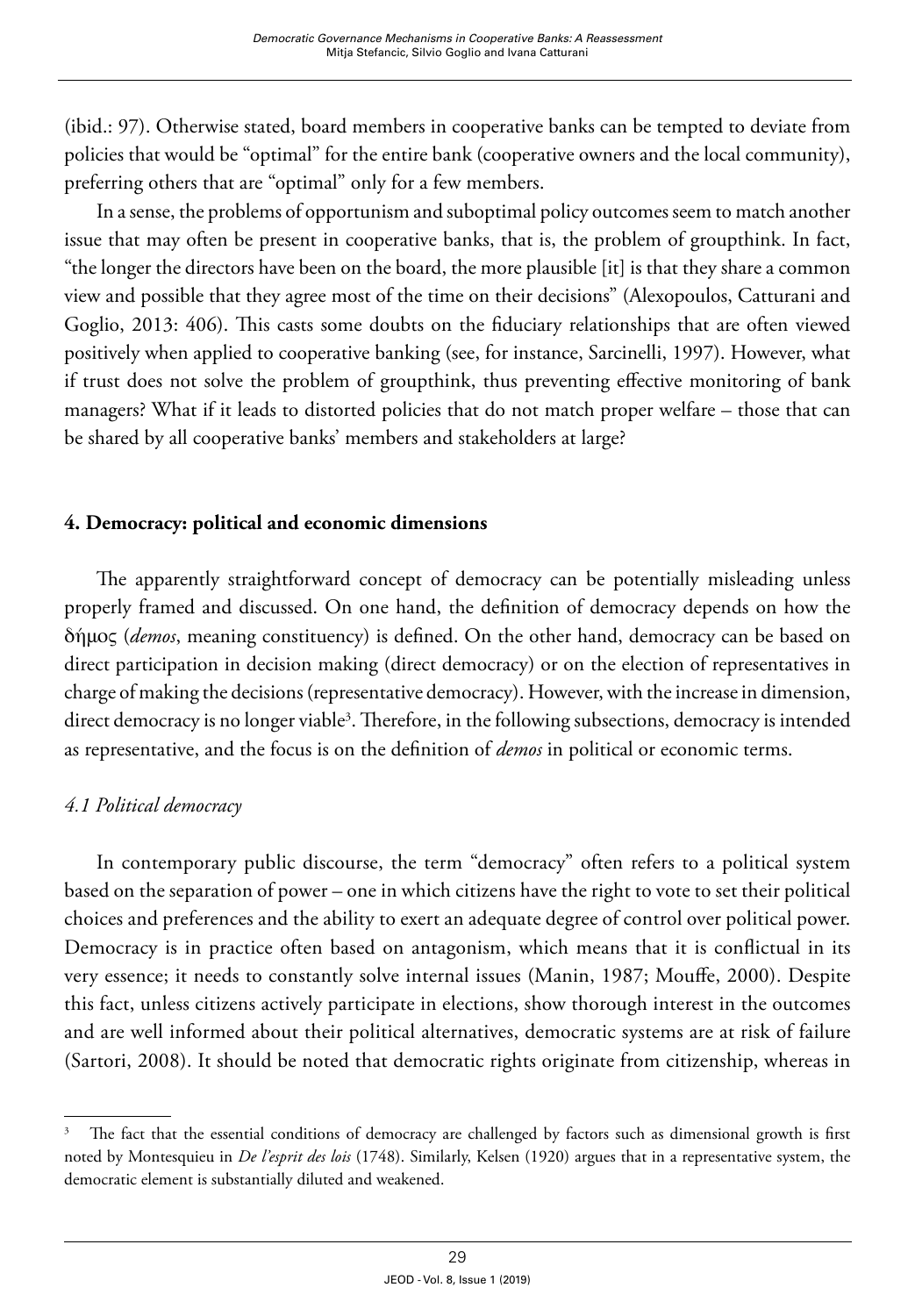banks, they originate from ownership and investment. This distinction should be kept in mind throughout this paper.

According to John Stuart Mill (2011 [1861]), those who make decisions need to be competent, wise and objective with respect to a set of different types of interests of stakeholders. Referring to Mill, Dahl (1989) suggests that from an organisational perspective, democracy tends to adequately secure the protection of fundamental individual rights/interests. This is only viable if individuals possess the strength and the tools to protect their own rights/interests. Since such interests are usually diversified and do not necessarily match each other, the outcome is a game of plural organised interests in competition. Therefore, a solution (i.e., *governance*) is really democratic when none of these interests is left unaddressed or unprotected. The question then is not just whether cooperatives (particularly when they grow above a threshold) can better achieve this optimal result (democratic governance) compared with other forms of organisation but also whether in pursuing this goal, they may end up facing the problem of inefficiency – to the point that their survival on the market or their capacity to offer a public good could be questioned.

Therefore, for Dahl, perfect democracy is difficult to achieve in practice. He identifies a set of prerequisites for a well-functioning democracy, such as citizens' effective participation in a democratic process, voting equality, proper understanding of policies and their potential outcomes, control over political agendas and inclusiveness (equality must be extended to all citizens in the state). As a form of government, democracy can pave the way for a number of desirable outcomes, such as self-determination, the protection of personal interests, political equality and prosperity (Dahl, 2000). In this regard, the principle of arriving at a decision through a majority vote is democratic if—and only if—the preferences expressed by the voters are determined freely. This happens when there is no significant conditioning and when the information is both accessible and transparent. There should also be a thorough public discussion on the main issues/arguments at stake. Alternatively, there may be incomplete information or not well-defined preferences in the beginning, yet the deliberative process needs to gradually solve these internal contradictions (Manin, 1987).

Furthermore, the decisional autonomy of managers should be mentioned, that is, their behaviour may often divert an organisation from its objectives (agency problem) – as already discussed by Rousseau (1762) in his *Du contrat social*. This issue is particularly relevant for assessing efficiency in cooperative governance. With reference to the figure of the "magistrates", Rousseau (1762) suggests three kinds of behaviours/motivations on which their actions are based: an individualistic approach seeking personal advantage and benefits, a corporate approach aiming to secure advantages for the magistrates and finally, a general approach intending to produce optimal social outcomes (which ought to be the primary motivation of the magistrates). Similarly, Michels (1910) argues that those who are closely connected to an organisation and draw prestige from it are willing to fulfil the conditions for its consolidation; however, this may clash with or prevail on the original goals on which the organisation has been founded. According to Michels, the "iron law of oligarchy" states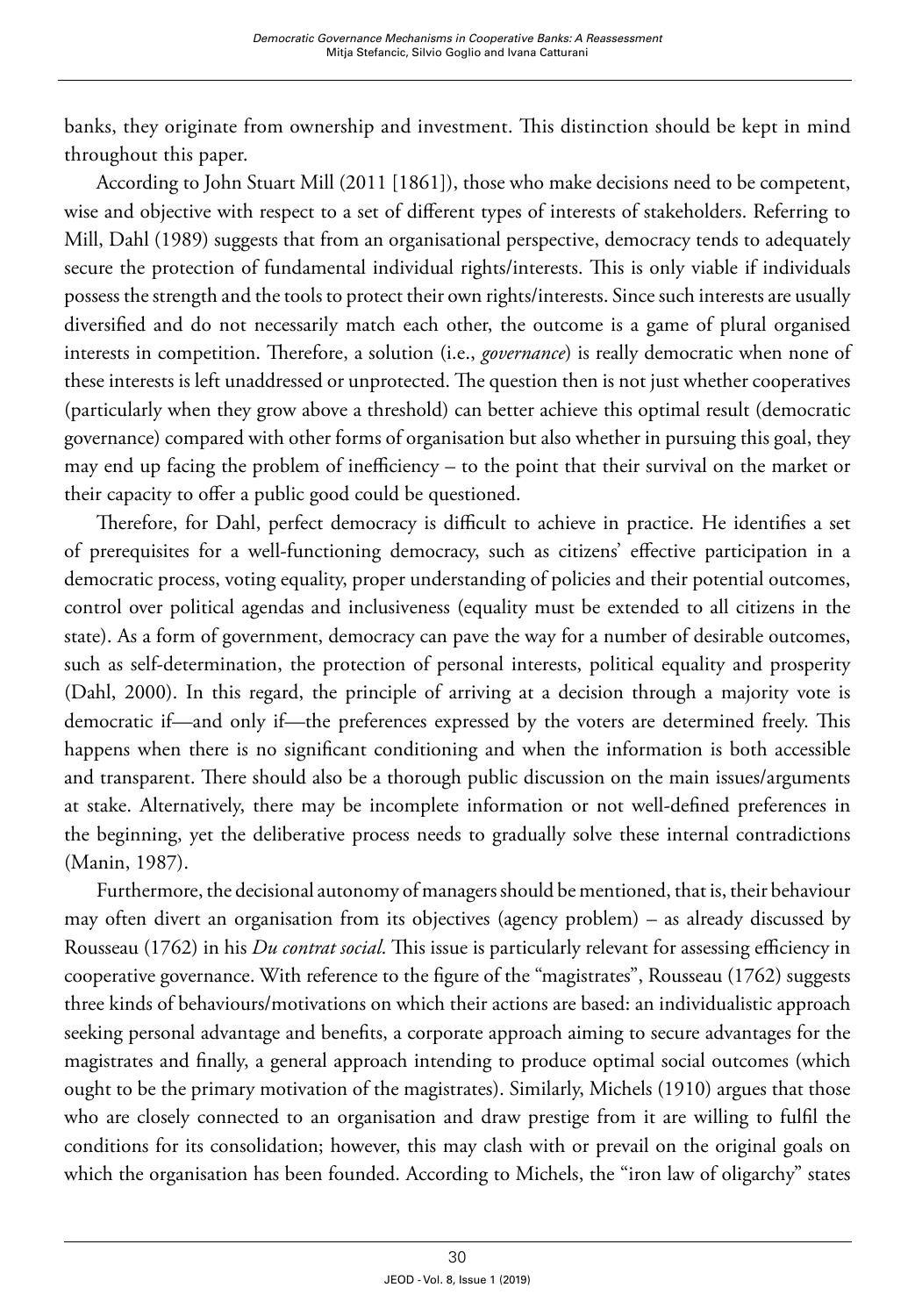that all forms of organisation, regardless of how democratic they may be at the start, will eventually and inevitably develop oligarchic tendencies, thus making true democracy impossible to achieve in practice<sup>4</sup>. Moreover, the mass of voters is influenced by those with more tactical skills, knowledge and power (persuasion tools), hence the possibility for small social groups to become influential or even occupy a dominant position over others. After all, Plato in his *Menexenus* already convincingly states that a democracy approximates an aristocracy (or perhaps, only an oligarchy), with the approval of the mass of voters. Arguably, all this adds to the problem of groupthink.

Whether democracy is a prerequisite for a prosperous economic system is hence open to debate. According to Galli (2011), democracy comprises several social aspects, including private economic interests, among others. Some liberal economists suggest that democracy could not exist without capitalism, as if the political order would heavily depend on the economic system and the system of production (see Usher, 1981). However, particularly after the global financial crisis, there is awareness that matters are not so straightforward.

# *4.2 Economic democracy*

Economic democracy can be viewed as a potential outcome of evolution, starting from either capitalism or socialism. In such a system, most of the economic enterprises are democratic workerowned firms (Dahl, 1985; Ellerman, 1990). Generally, there is substantial agreement that such a system is based on three pillars: the market, workers' self-management (or an approximation of it) and social control over investment (Malleson, 2014).

From this point of view, the concept of democracy has mainly economic implications; for example, investment is under substantial social control (Krätke, 2008). However, it should be noted that economic democracy does not require the abolition of private property; other types of reforms and contractual changes are more essential for its establishment and subsequent consolidation. According to Ellerman (1990), democracy and private property of firms do not essentially clash with each other. The fact that democratically managed firms owned by employees can be indeed competitive on the market suggests that property rights can remain largely private.

# *4.3 Democracy within enterprises and banks*

The above-mentioned arguments pave the way for an appraisal of cooperative firms. If political democracy is based on citizenship, then democracy in these enterprises is based on cooperative ownership. Property rights provide the right to vote, but voting mechanisms in cooperative firms differ substantially from those that are typical of shareholder firms. Indeed, a distinctive feature of cooperative firms is that they are organised according to the "one person, one vote" principle, often viewed as an example of

<sup>4 &</sup>quot;Democracy means organization, organization means oligarchy, hence democracy means oligarchy".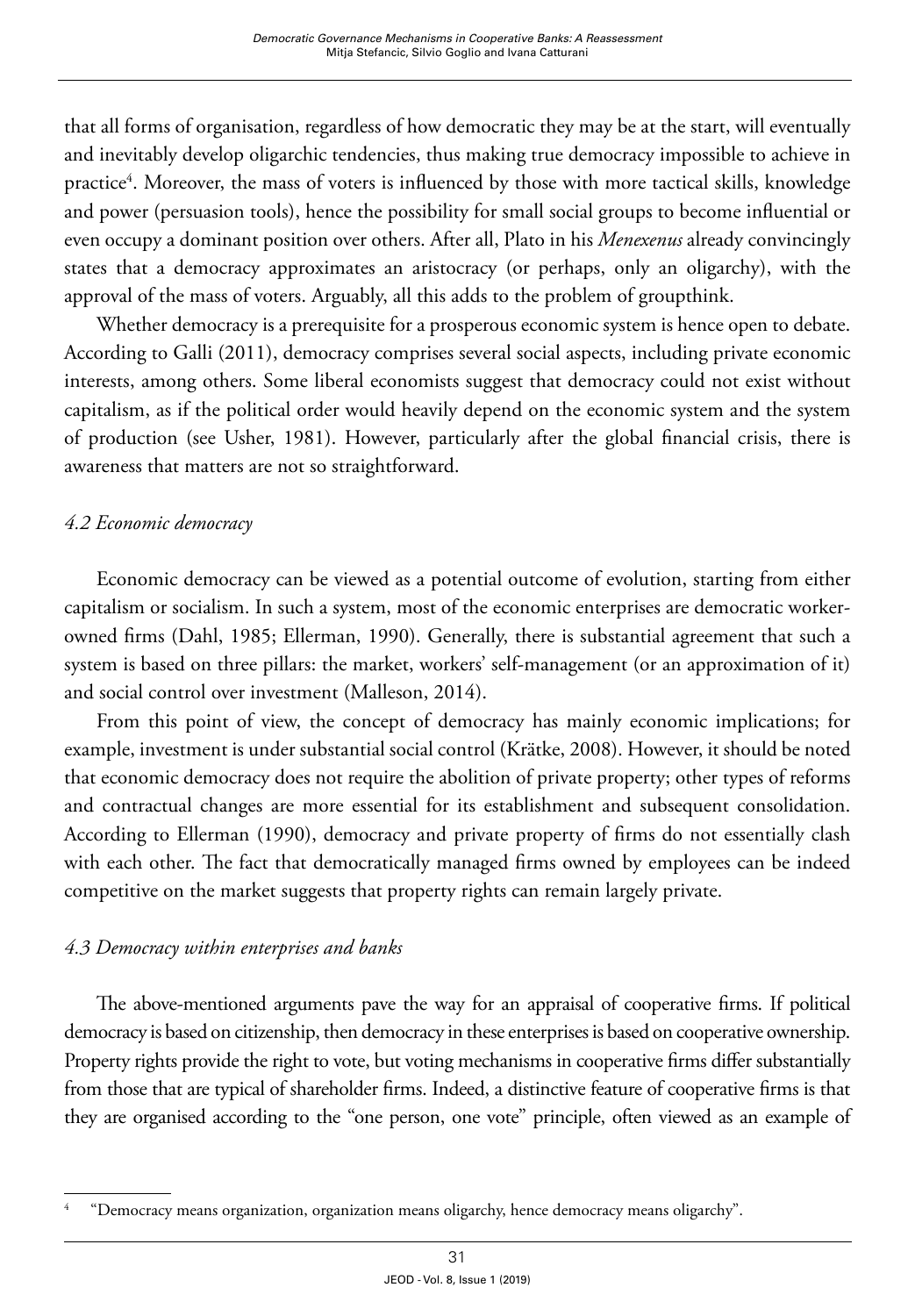equal voting rights within firms. Some scholars define cooperative firms as "self-governing economic enterprises" as they are controlled democratically. Otherwise stated, the "enterprise's citizens" determine how the revenues generated by the firm are to be allocated (Dahl, 1987).

A characteristic feature of these enterprises is membership. "[T]he members themselves would decide on the principles according to which wages, salaries, and surplus were to be distributed among members. Their choice of internal distributive principles would depend on factors that are very far from predictable, including their implicit and explicit beliefs about fairness, which in turn would be influenced by tradition, the prevailing culture, ideology, religion and the like" (Dahl, 1987: 197).

The same principle should apply to cooperative banks, formally owned by members with the right to participate in their decision-making processes. In contrast to the position of Malleson (2014), who advocates for publicly owned banks, it is suggested in the present paper that this specific bank typology (rather than public banks) fits well in economic democracy. However, it should not be forgotten that cooperative banks constitute a specific type of cooperatives; they may better approximate the standard definition of banks than the definition of a typical cooperative enterprise.

To sum up, economic democracy is closer to political democracy when the workers are the constituency. In this sense, since being employed is a precondition to joining the constituency, similar to citizenship, the two types of democracy are equivalent. Citizenship or work makes a person a member of the *demos*. In a cooperative enterprise, the requirement for membership is to belong to the tight community (the firm). Matters are different in the case of cooperative banks, since the assessment of the constituency derives from being members of a loose community of consumers and from the payment of a fee. The difficulties in classifying such constituency become even more pronounced with the increase in both the size of the bank and the heterogeneity of the membership.

# **5. Methodology**

The empirical analysis of these issues is a demanding task as data on cooperative banks are not easy to access at a European level. It is also difficult to empirically bring together and then test cooperative banks of different types, such as standard local cooperative banks, credit unions, building societies that operate in the UK or other types of mutual banks operated by local communities or cooperatives.

The analysis is kept simple since the purpose of this paper is to discuss the above issues in layman's terms rather than to provide definitive conclusions on such complex issues. At present, the approach is rather descriptive and largely influenced by the theoretical framework provided by Hirschman in his treatise *Exit, Voice, and Loyalty* (1970). The latter sets a framework based on concepts such as "exit", "voice" and "loyalty", which can improve current accounts focusing on the governance of cooperative banks by allowing administrators to account for the discontent expressed by members. Drawing on Hirschman's work, it can be assumed that a bank's administrators use the loyalty of members–customers to shield themselves from the critical assessments in place due to competition mechanisms.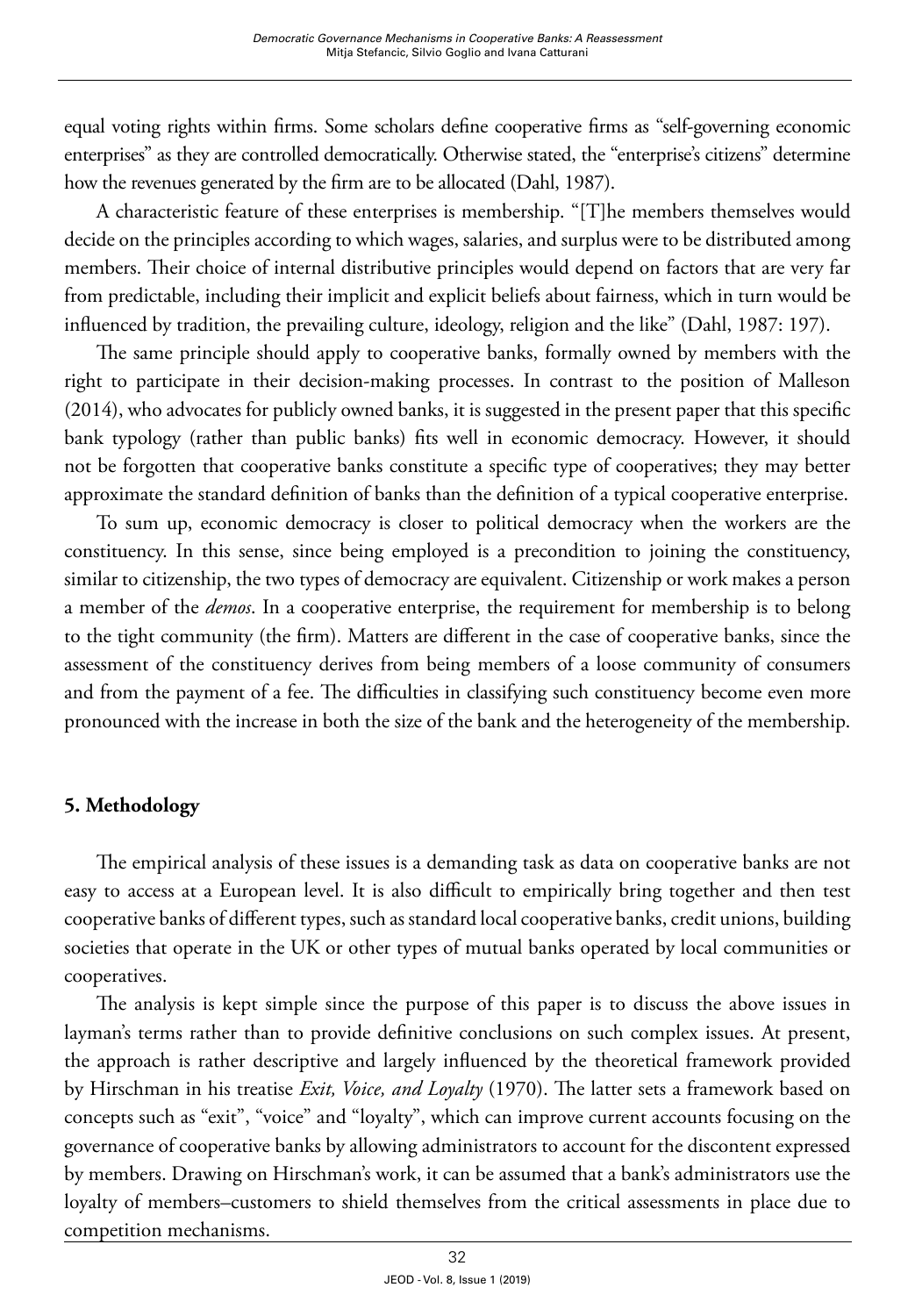Despite recognising that some of Hirschman's concepts are not that easy to grasp and are subject to interpretation (Withey and Cooper, 1989; Graham and Keeley, 1992; Leck and Saunders, 1992), it can be safely assumed that too much loyalty may have counterproductive effects, such as limiting the members' willingness to monitor. On the other hand, frequent exit may drain the bank's financial and relational resources, substantially decreasing the power of "voice" (the best members may decide to exit, leaving the bank poor).

The approach advanced in this paper can be defined as a political model, in the sense of focusing on both voting mechanisms and tools to express discontent or in contrast, enhance loyalty. The focus is on the side of "voting rights", critical capabilities of members, their ability to correctly interpret bank policies and the kind of opportunities they have to provide constructive criticisms. At the same time, the framework tries to capture the notion of the bank's "efficiency", here understood as an ability to recover productivity after slacks and/or to properly overcome periods of slacks. The advantage is that this definition holds true, irrespective of the objective function pursued by the bank.

# **6. An economic-political model of the discontent of cooperative banks' members**

Democracy allows the *demos* to participate in the decision-making process through elected representatives. The underlying assumption is that the constituency is interested in doing so. This section presents a novel discussion on the peculiarities of bank governance, comparing members' and shareholders' owned banks by referring to Hirschman's seminal work *Exit, Voice, and Loyalty* (1970). Hirschman discusses the ways of reacting to deterioration in business firms or more generally, the lack of satisfaction in organisations. He provides a set of concepts and ideas, which form a valuable framework to critically assess governance mechanisms in banks, beyond the voting rules.

## *6.1 Preliminary considerations*

Hirschman's framework is meant to be generic across firms. However, it is important to specify some peculiarities of banks in general and of cooperative banks in particular to gain a better understanding of their governance mechanisms and to provide proper contextualisation of relevant problems.

First, banks mediate between the demand and the supply sides of credit and provide financial services; they never manufacture goods to be consumed. This has an effect on how discontent in banks can be voiced by their customers, in contrast to customers of ordinary firms. Second, building trust and maintaining loyalty are more complex in financial intermediaries since customers pay for services and products whose future value is uncertain, which implies risk taking.

It should be noted how—among the banks' settings—members and shareholders differ. First, an individual becomes a member by investing a small amount of money (someone just needs to buy a share). The purchased share is not tradable, and the risk on its future value is basically negligible.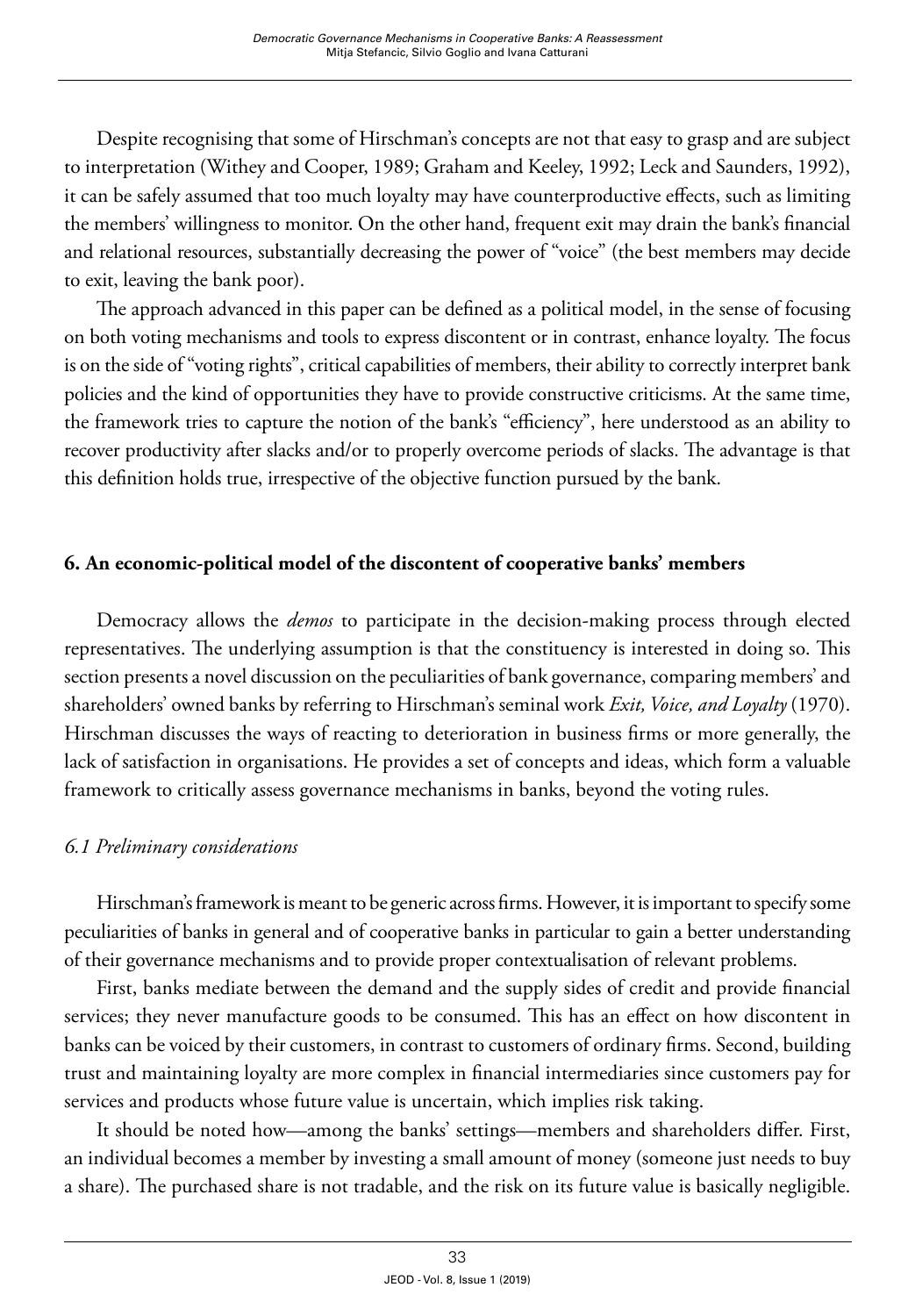Shareholders buy many shares. The higher the number of shares is, the greater the risk taken becomes and consequently, the higher the interest in the governance of the bank will be. To cite Williamson (1986), it can be argued that shareholders have strong incentives to participate in governance, while members hold weak incentives. Second, while in cooperative banks, members are both owners and clients simultaneously, in shareholder-owned banks, clients are not necessarily shareholders and vice versa. Finally, members can be either (mainly) borrowers or (mainly) depositors. The action taken may have different strategic weight according to the nature of their membership. As an example, consider the consequence of an exit choice of a depositor versus a borrower. The withdrawing of deposits can be regarded as a powerful disciplining mechanism—one able to affect the management since it decreases the volume of funds available to the business, especially in periods of capital shortage (Groeneveld and Llewellyn, 2012).

# *6.2 A governance framework for banks in a positive period*

When the banks' economic performance meets the expectations of both clients and owners (i.e., members or shareholders), the governance mechanisms are straightforward. Figure 1 offers a simple representation.



#### **Figure 1. Democratic governance**

In joint-stock banks, shareholders with sufficiently large amounts of shares sit in the general assembly and vote to elect their representatives. Smaller shareholders lack the incentives to sit and vote since their decision power is negligible. They implicitly transfer their property rights to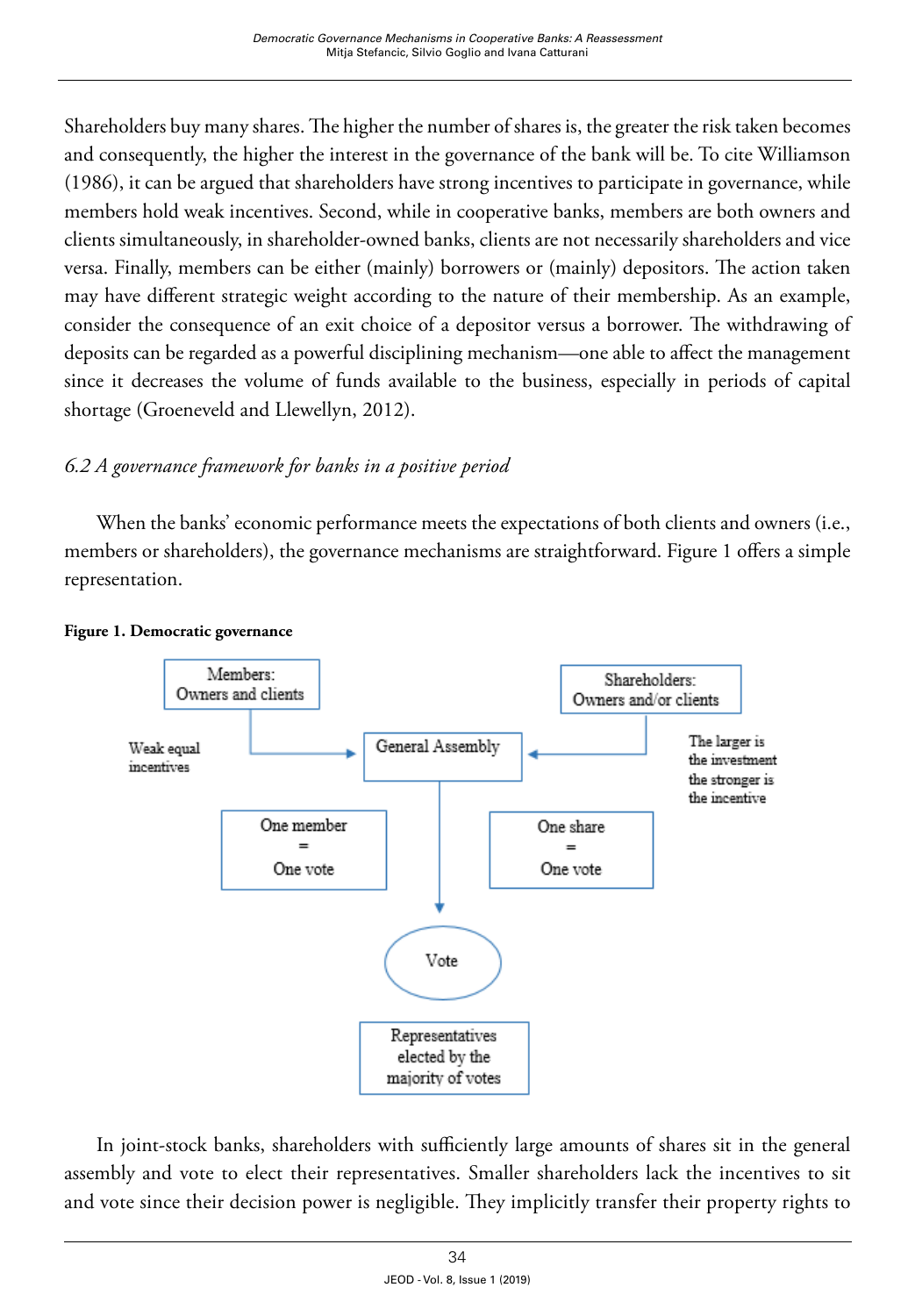larger shareholders whose interests are prominent and whose decisions should increase the value of their shares.

In cooperative banks, members will all have the same (weak) incentives to participate in the general assembly. Their vote has equal weight and should identify those administrators among the individuals of the local community who are able to represent the various interests of the territory.

# *6.3 A governance framework for banks in a negative period*

According to Hirschman's framework, when trust in firms decreases, customers have the possibility to express discontent by either switching firms or voicing their dissatisfaction.

Similarly, ordinary customers (i.e., not owners) of both joint-stock and cooperative banks can switch to other banks in case they are not pleased with the terms and conditions and services provided by the cooperative banks, its performance or general outlook. Matters become much more complex when focusing on governance issues.

In joint-stock banks, as in shareholder companies, investors can decide to be loyal and wait for better times, especially when their number of shares is relatively small. Shareholders with stronger incentives might voice their discontent and try to influence the board's decisions by expressing their views about management at the shareholders' meetings. Powerful shareholders have the ability to effectively discipline managers if the latter strategies are not viewed as successful enough and then to align the strategies to the shareholders' expectations. Finally, they can sell their shares when the bank performance is below their expectations and their lobby pressure has no impact on the board. However, it should be observed that different from cooperative bank members, shareholders might have a strong incentive to exit the bank during positive periods as well, given by the extra profit derived from the capital gain. These shareholders' loyalty is very low, while the capital incentives are high. This case is not contemplated for cooperative bank members.

In cooperative banks, shares are usually not tradable (Ferri, Kalmi and Kerola, 2015). Instead, the most powerful tool in the hands of members is "utterance", to express their eventual dissatisfaction, concerns or disappointment in the bank. In other words, the general assembly is the place where participating members can direct their utterances to the cooperative bank managers and representatives. However, this implies an individual position grip. The problem is to clarify how often this tool is really used by cooperative banks' members when faced with adverse circumstances. Stated otherwise, how representative, trustworthy and efficient is the democratic governance in cooperative banks?

Several practical limitations are related to the model of governance in cooperative banks, all of which can in some way restrict the efficiency of the utterances of members during the assemblies. The following are examples: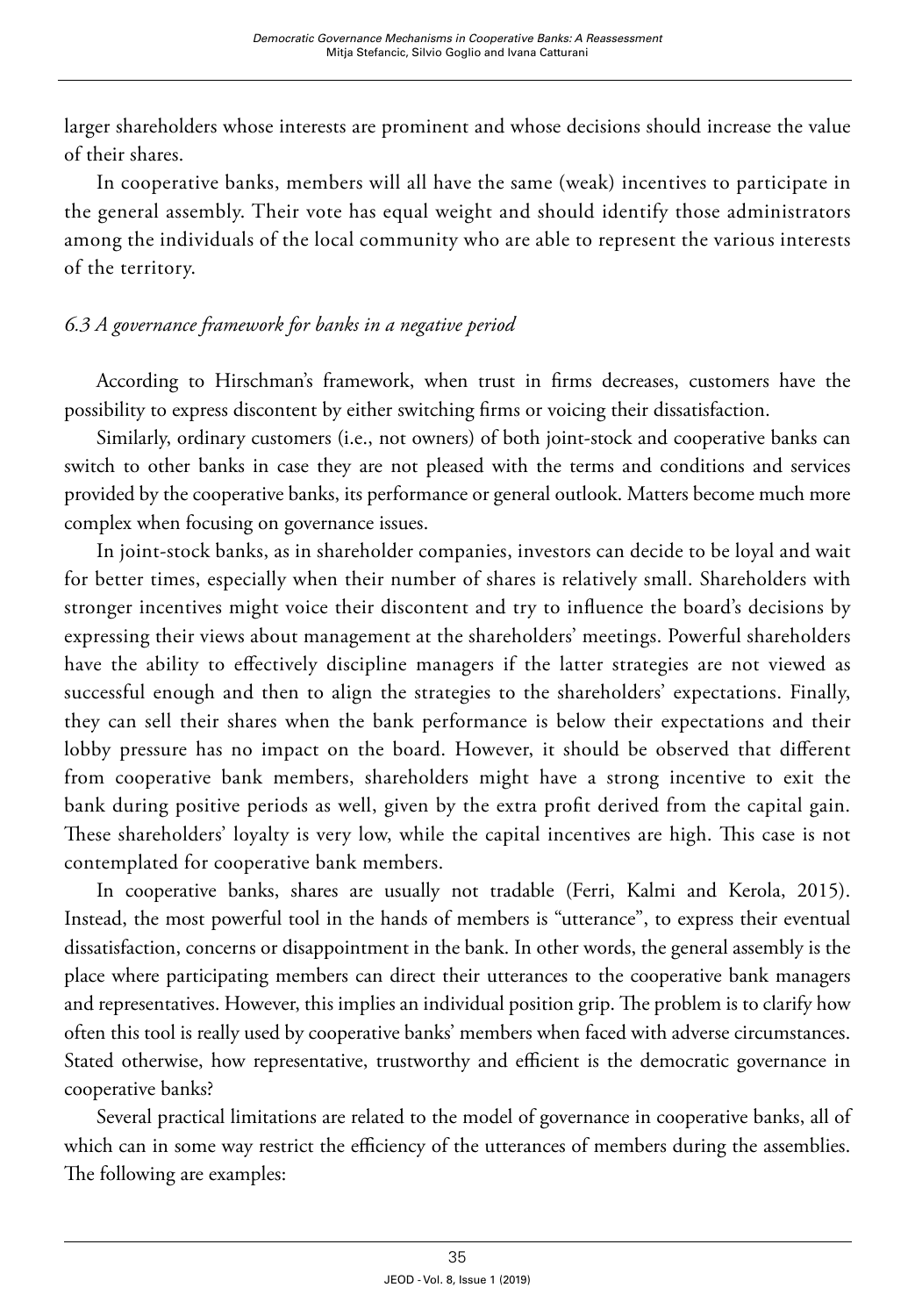- A cooperative bank's members may be loyal to their bank and may decide to remain so even during times of distress.
- Most members may simply be unable to detect deficiencies in the bank in a timely manner (due to limited information or *limited ability to monitor* the top managers and administrators).
- Members may simply lack enough incentives to adequately monitor managers and administrators (*limited willingness to monitor* managers); weak incentives lead to not feeling the need to assess the risks faced by the bank.

The above-mentioned issues can be inferred by considering the specifics of membership on which cooperative banks are based. Nonetheless, another important observation should be made regarding the assumed democratic governance of cooperative banks, that is, they operate mainly at a local level. Operating *locally*, referring to *local* stakeholders and addressing *local* economic needs are all characteristic dimensions that distinguish these banks from large commercial banks, on one hand, and former cooperative banks that have been transformed into joint-stock banks, on the other hand. The constituency was originally based on the *jus comunitatis*. With the increase in size and in the heterogeneity of members, the *jus comunitatis* is no longer sufficient to explain the governance mechanism.

Arguably, the fact that cooperative bank governance mirrors the local dimension (e.g., the local culture) influences the voting mechanisms of members, particularly when the situation becomes problematic. Members who feel particularly attached to the bank (loyalty) may be unable to consider switching to another bank in times of distress. From a theoretical perspective, cooperative values may thus function as deterrents to exiting the bank. However, "exit" may not be a common option for members; incentives to withdraw their membership may be rather weak even when the cooperative bank does not perform well. Managers and administrators of cooperative banks seem quite safe from this disciplining mechanism.

An alternative is that customers switch to different banks yet retain their membership in the cooperative bank. This "half-way exit" is a fourth possibility that is not included in the original version of Hirschman's framework. The figure of the member no longer overlaps that of the client. Members as clients actually exit from the cooperative banks, while as owners, they become *passive*. Passive members do not sit in the general assembly, renouncing their property rights. There are various explanation for such behaviour, as follows: (i) Asking for the reimbursement of their shares will not give them any extra profits, especially in times of turmoil when only the actual value of the share can be paid back, not the entire amount with interest. (ii) It can be more acceptable from a reputational perspective, given the individual's role in the local community. (iii) It is easier to switch back to cooperative banks when the negative period ends (see Figure 2).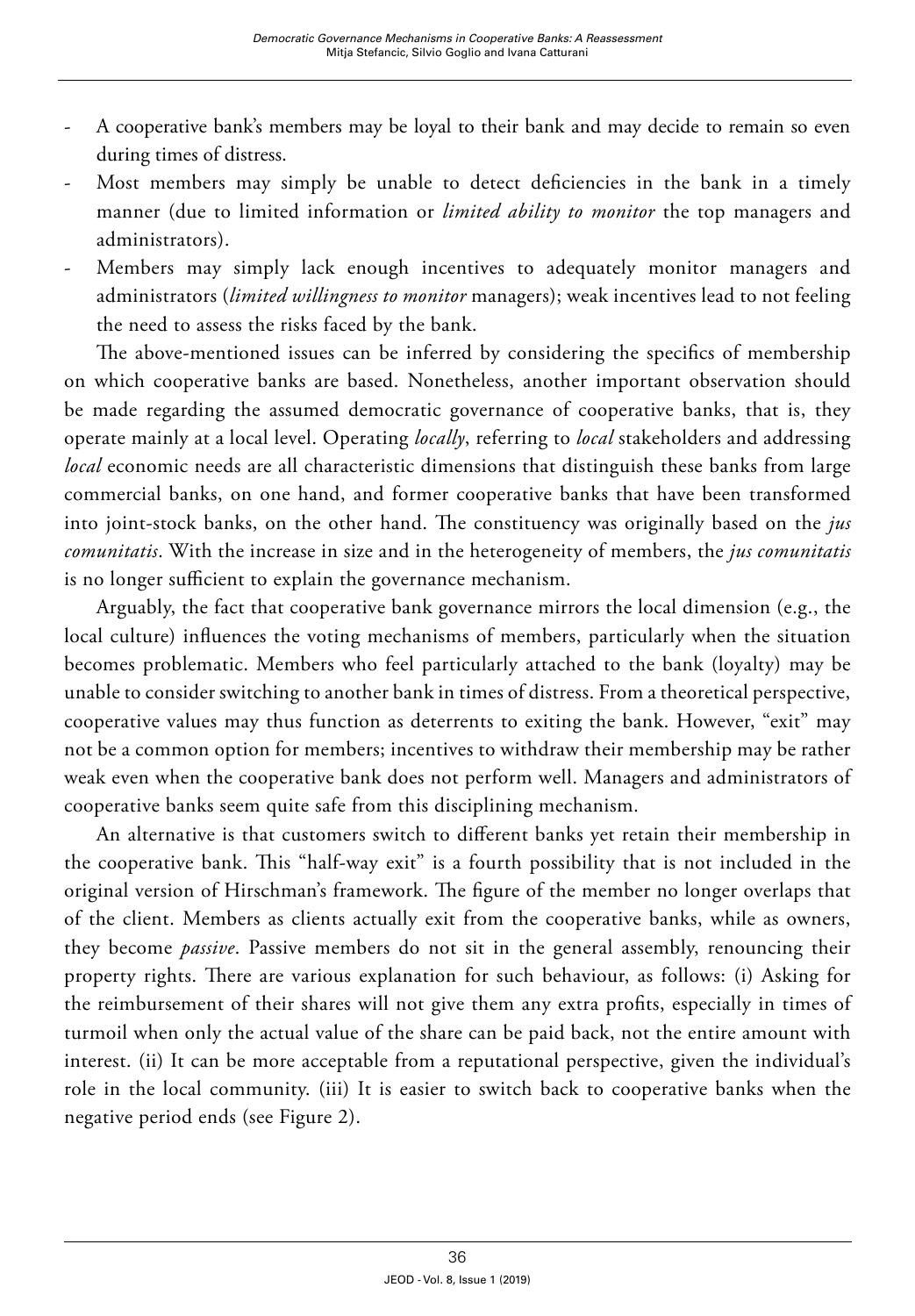

**Figure 2. Democratic governance with "half-way exit" option**

"Utterance" might be an alternative when trust in cooperative bank managers and administrators decreases for some reason. "Utterance" can be best used during the general assemblies. However, it should be asked whether utterance is sensibly used to express a member's own disappointment with the management. As suggested earlier, utterance may be limited to members who are *willing* to say something and to those who are *able* to say something *meaningful* (since not every member may be able to technically evaluate the bank's performance, the risks that it faces, etc.). Most members may be rather interested in negotiating their own agreements in the best possible terms with the bank and perhaps, in little more than that.

Technically, there can be no true democratic governance unless members are both able and encouraged to voice their dissatisfaction and criticisms towards the management because this is one of the few tools available for cooperative banks to obtain feedback and constructive criticism from their members, which are then useful for updating their strategies and policies. This would also be the way to provide arguments for a change originating within the bank. However, this means that members should actively participate by attending general assemblies, monitoring the management, seeking ways to properly evaluate the bank's performance and expressing their opinions.

Unfortunately, this task is both difficult to secure (due to the dimensional growth occurring through consolidation, mergers and development of cooperative banks) and costly for individual members in terms of the time spent to collect information and their personal reputation. Under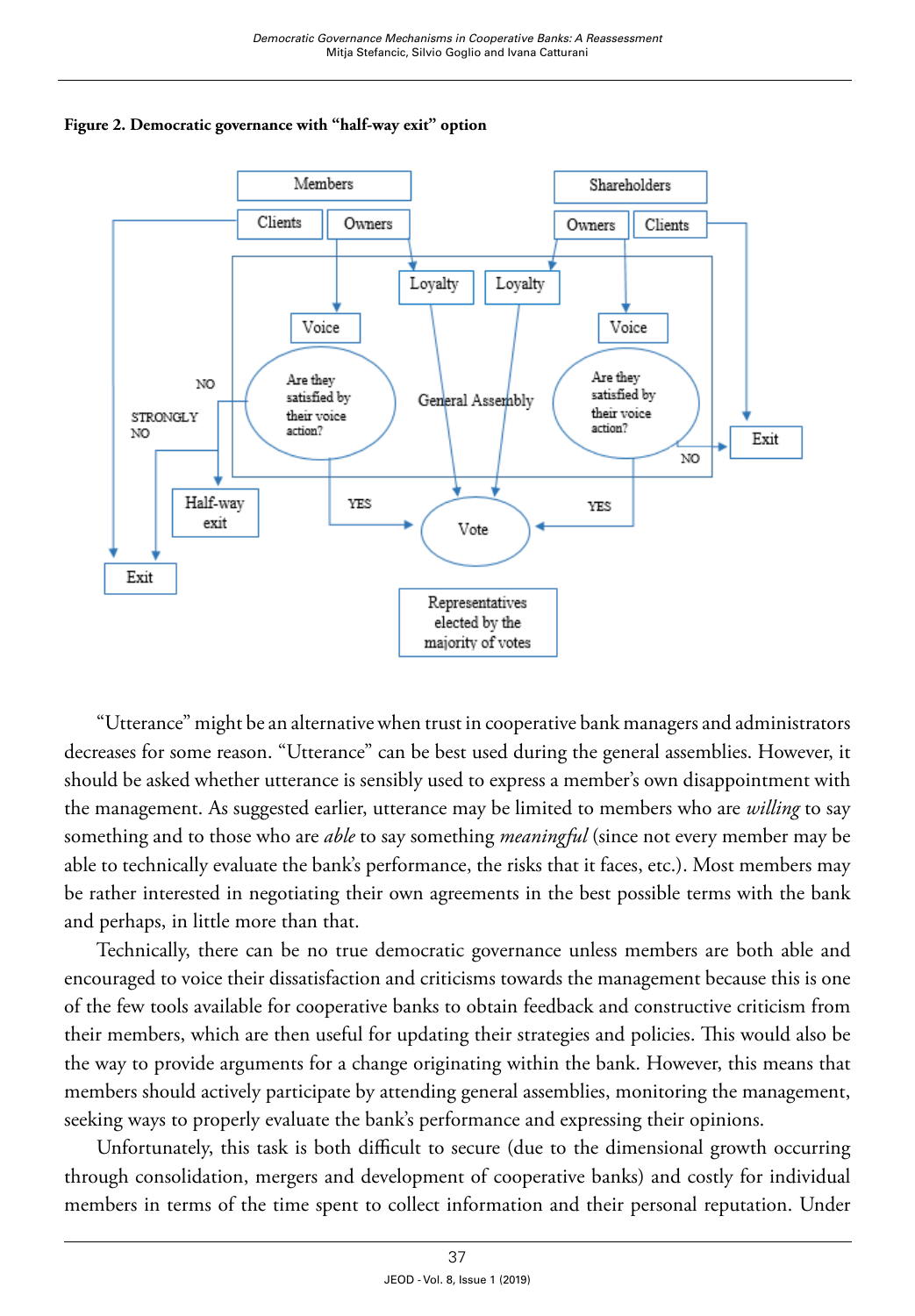such circumstances, keeping members participative and well informed becomes increasingly difficult. As a result, the top management of cooperative banks is reinforced – that is, safe from both (constructive) criticisms and from the discipline eventually coming from competitive mechanisms. Unless this point is properly addressed, the possibility of adequately improving the democratic governance of cooperative banks will remain remote, despite their voting rule.

# **7. Relevance and discussion**

By recognising that the literature on cooperative banks tends to underline their democratic aim primarily by reference to the one head one-vote mechanism, the theoretical framework presented here aims at detecting other and perhaps more incisive methods used by members to influence the banks' governance. As suggested above, the effectiveness of the democratic voting outcomes is challenged by the weak economic and ideological incentives of members. The tools introduced by this framework helps to better describe the actual behaviour of members.

Starting from the definition of the constituency according to the types of banks, this paper has analysed the mechanisms of governance beyond its function as a mere voting tool. Comparing shareholder-owned banks with cooperative-owned banks under the framework adapted from Hirschman (1970) reveals how a cooperative bank's members can in theory choose to exit from the bank as clients and to stay as passive owners during negative economic phases. This "half-way exit" is due to two main factors. First, shares in cooperative banks are usually not tradable. Referring to the applied governance framework, this means that "a full exit" may not be a common disciplining tool in such banks. It therefore follows that options for sanctioning managers are limited in such banks. Second, given the low value of their investment as owners, it is inconvenient for cooperative banks' members to renounce their property rights (even if not claimed), from both economic and reputational perspectives.

In contrast, the most powerful tool for a cooperative bank's members to express their dissatisfaction is through utterances. To be effective, such a tool requires the members' strong commitment to monitor the bank managers and the bank's performance. This seems an ongoing problem due to the consolidation process of such banks (e.g., through mergers), at least in some European countries. Arguably, the larger the cooperative bank is, the more difficult it becomes to express discontent publicly as the general interest in the bank may decrease among members, with the growth of the latter.

Moreover, the cooperative bank members who voice their dissatisfaction or provide critical feedback during the general assembly *de facto* take a critical stance towards the managers. This suggests that reputational issues are at stake—the stronger the member's role in the community, the higher the reputation at stake. In cooperative banks, a member's "weight"—in terms of his or her influence on banks' choices and on other members' bias—is proportional to his or her economic and political positions in the local community. This introduces non-economic elements that can have detrimental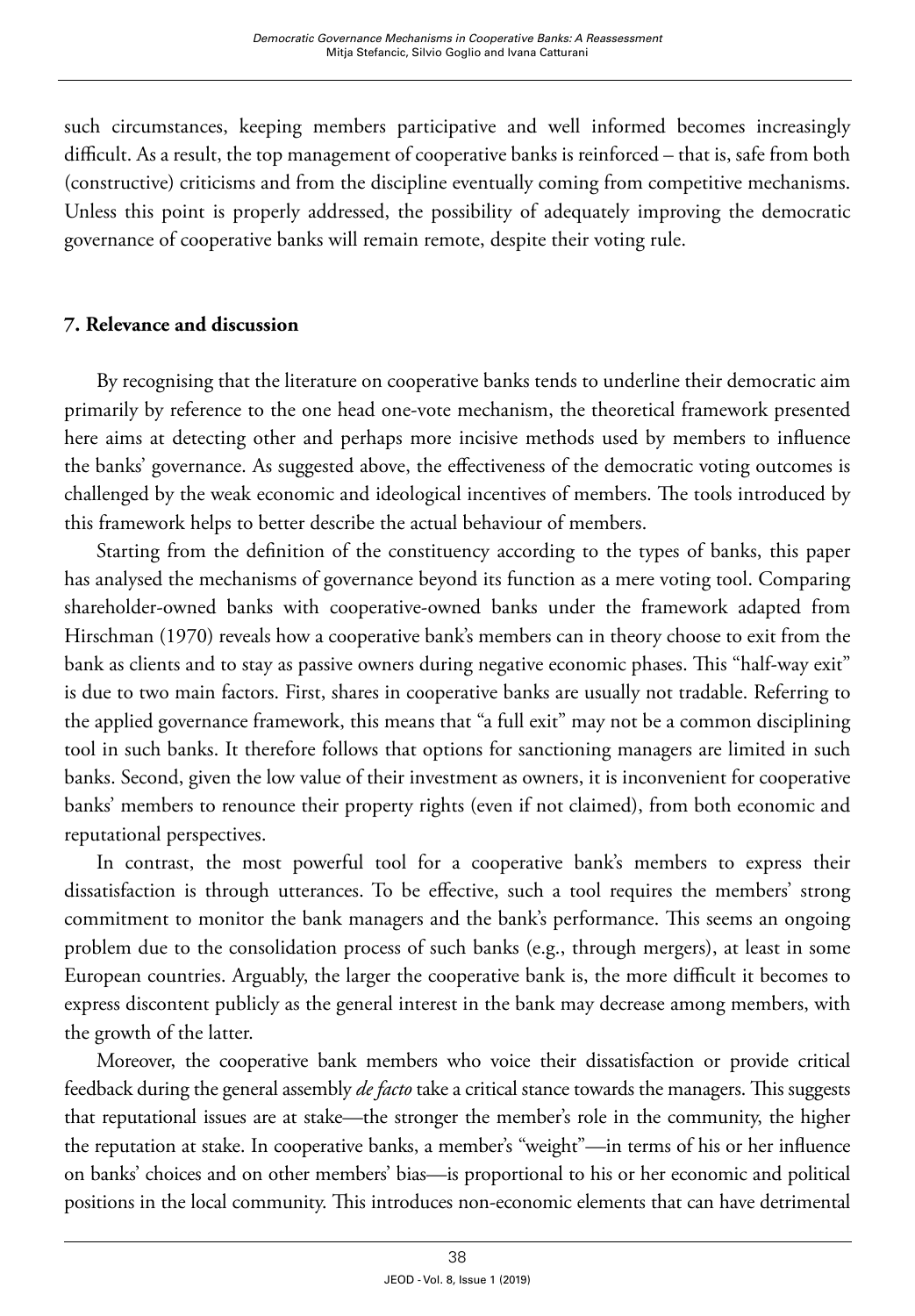effects on the bank over the long term. The recent failure of some Italian *banche popolari* operating in the Veneto region (specifically, BP Vicenza and Veneto Banca) stands as a straightforward example of this problem, which should no longer be underestimated by the regulators.

This situation has several practical implications. For instance, while loyalty and trust should be constantly fostered by cooperative banks, this effort necessarily requires the members' commitment to the bank itself. Nonetheless, loyalty should under no circumstance preclude the possibility of utterance. Utterance in cooperative banks is essential to contrast the group desire for conformity. An organisation that recognises the positive effects of utterance is able to address the problem of groupthink (Goglio and Catturani, 2017), which can in turn function as a protective mechanism for bank directors and managers, even when problems arise. We hope that our framework can stimulate other researchers to consider it and develop it further so to extend it to non-banking firms as well.

The framework presents some limits. Being a theoretical model, it ends in somehow simplifying the reality in order to disentangle specific behaviours. However, while halfway exit is the easiest option/possibility for members, there are various reasons why members choose to step down from the cooperative bank as clients but not as owners. First, the cooperative bank might not be their only bank and it might be used complementarily with other banks. In this case, ownership is instrumental to receive better lending conditions. Secondly, the implicit cost of getting reimbursed for the shares is high and in some cases banks will only back the actual share price. The easiest way is to keep the share but shift to another bank. Finally, the proposed framework does not differentiate in detail among the characteristics of members—i.e. borrowers vs. lenders.

In comparing voice (utterance) with an "art constantly evolving in new directions", Hirschman (1970: 12) recognises that—as any type of valuable art—voice should be cultivated, promoted, recognised and valued accordingly. This is essentially the task of capable directors and managers serving the bank. In conclusion, this paper suggests further improvements in the framework of democratic governance in cooperative banks by distinguishing between *public* and *private* utterance. While private utterance can be used as a tool to secure ideal banking conditions in any type of bank, public utterance can be more effectively used in cooperative banks. This paper's authors should be able to address this topic in future research.

# **References**

- Alexopoulos, Y., Catturani, I. & Goglio, S. (2013). Searching for a Model of Governance in Cooperative Banking. In: J. Brazda, M. Dellinger & D. Rössl (Eds.), *Genossenschaften im Fokus einer neuen Wirtschaftspolitik* - Bericht der XVII. Internationalen Genossenschaftswissenschaftlichen Tagung (IGT) 2012 in Wien. Berlin et al.: LIT Verlag, pp. 707-731.
- Ayadi, R., Llewellyn, D.T., Schmidt, R.H., Arbak, E. & De Groen, W.P. (2010). *Investigating Diversity in the Banking Sector in Europe: Key Developments, Performance and Role of Cooperative Banks*. Brussels: CEPS. DOI: [https://doi.](https://doi.org/10.2139/ssrn.1427753) [org/10.2139/ssrn.1427753.](https://doi.org/10.2139/ssrn.1427753)
- Besley, T. & Coate, S. (1997). An Economic Model of Representative Democracy, *The Quarterly Journal of Economics*, 112(1): 85-114. DOI: <https://doi.org/10.1162/003355397555136>.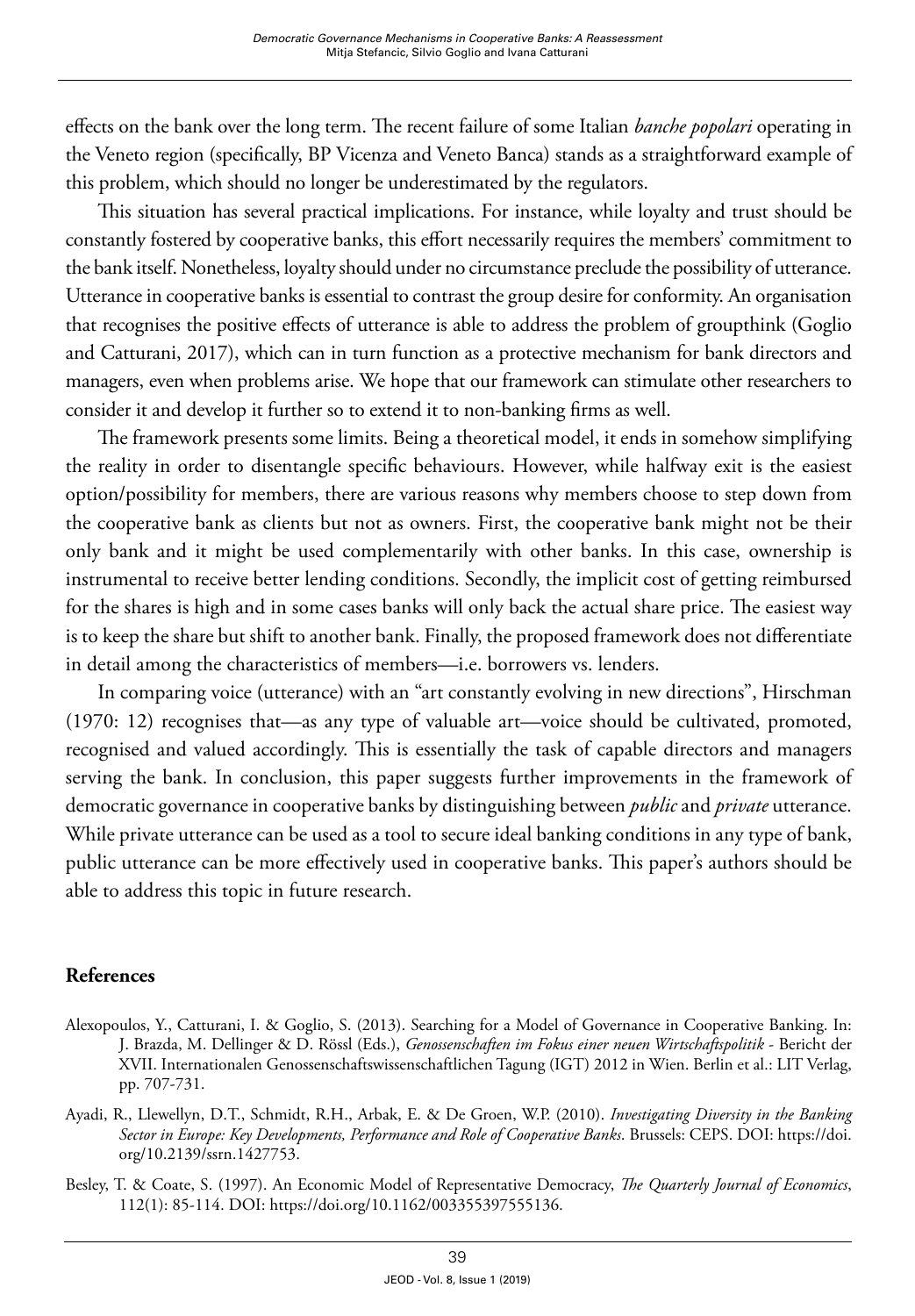- Besley, T. & Coate, S. (2001). Lobbying and welfare in a representative democracy, *Review of Economic Studies*, 68(1): 67-82. DOI:<https://doi.org/10.1111/1467-937X.00160>.
- Borgström, M. (2013). Effective co-operative governance: A practitioner's perspective, *Journal of Co-operative Organization and Management*, 1: 49-50. DOI: <https://doi.org/10.1016/j.jcom.2013.05.001>.
- Callander, S. (2008). Political Motivations, *Review of Economic Studies*, 75(3): 671-697. DOI: [https://doi.org/10.1111/](https://doi.org/10.1111/j.1467-937X.2008.00488.x) [j.1467-937X.2008.00488.x](https://doi.org/10.1111/j.1467-937X.2008.00488.x).
- Dahl, R.A. (1985). *Preface to Economic Democracy*. Berkley: University of California Press.
- Dahl, R.A. (1987). Sketches for a Democratic Utopia, *Scandinavian Political Studies*, 10(3): 195-206. DOI: [https://doi.](https://doi.org/10.1111/j.1467-9477.1987.tb00068.x) [org/10.1111/j.1467-9477.1987.tb00068.x.](https://doi.org/10.1111/j.1467-9477.1987.tb00068.x)
- Dahl, R.A. (1989). *Democracy and Its Critics*. New Haven: Yale University Press.
- Dahl, R.A. (2000). *On Democracy*. New Haven: Yale University Press.
- D'Amato, A. & Gallo, A. (2017). Does Bank Institutional Setting Affect Board Effectiveness? Evidence from Cooperative and Joint-stock Banks, *Corporate Governance: An International Review*, 25(2): 78-99. DOI: [https://doi.](https://doi.org/10.1111/corg.12185) [org/10.1111/corg.12185.](https://doi.org/10.1111/corg.12185)
- EACB (2006). *Corporate Governance Principles in Co-operative Banks*. Brussels: European Association of Co-operative Banks.
- Ellerman, D.P. (1990). *The Democratic Worker-Owned Firm: A New Model for the East and the West*. London: Unwin Hyman.
- Ferri, G., Kalmi, P. & Kerola, E. (2015). Organizational Structure and Performance in European Banks: A Reassessment. In: A. Kauhanen (Ed.), *Advances in the Economic Analysis of Participatory and Labor-Managed Firms* (Volume 16). Bingley: Emerald, pp. 109-141. DOI:<https://doi.org/10.1108/S0885-333920150000016011>.
- Frey, B.S. (1970). Models of Perfect Competition and Pure Democracy, *Kyklos*, 23(4): 736-755. DOI: [https://doi.](https://doi.org/10.1111/j.1467-6435.1970.tb01042.x) [org/10.1111/j.1467-6435.1970.tb01042.x.](https://doi.org/10.1111/j.1467-6435.1970.tb01042.x)
- Galli, C. (2011). *Il disagio della democrazia*. Torino: Einaudi.
- Goglio, S. & Catturani, I. (2017). *La governance delle banche di credito cooperativo*. Roma: ECRA.
- Gorton, G. & Schmid, F. (1999). Corporate governance, ownership dispersion and efficiency: Empirical evidence from Austrian cooperative banking, *Journal of Corporate Finance*, 5: 119-140. DOI: [https://doi.org/10.1016/S0929-](https://doi.org/10.1016/S0929-1199(98)00019-4) [1199\(98\)00019-4.](https://doi.org/10.1016/S0929-1199(98)00019-4)
- Graham, J.W. & Keeley, M. (1992). Hirschman's loyalty construct, *Employee Responsibilities and Rights Journal*, 5(3): 191- 200. DOI:<https://doi.org/10.1007/BF01385047>.
- Groeneveld, H. (2015). Governance of European Cooperative Banks: Overview, Issues and Recommendations, *TIAS Working paper,* September 2015.
- Groeneveld, H. & Llewellyn, D.T. (2012). Corporate governance in cooperative banks. In: Mooij, J. & Boonstra, W.W. (Eds.), *Raiffeisen's footprint: The cooperative way of banking*, Amsterdam: VU University Press, 19-35.
- Hirschman, A.O. (1970). *Exit, Voice, and Loyalty: Responses to Decline in Firms, Organizations, and States*. Cambridge, MA: Harvard University Press.
- Janis, I.L. (1982). *Groupthink: Psychological studies of policy decisions and fiascos*. Boston: Houghton Mifflin.
- Jones, D., Jussila, I. & Kalmi, P. (2016). The Determinants of Membership in Cooperative Banks: Common Bond versus Private Gain, *Annals of Public and Cooperative Economics*, 87(3): 411-432.June 2016. DOI: [https://doi.](https://doi.org/10.1111/apce.12135) [org/10.1111/apce.12135.](https://doi.org/10.1111/apce.12135)
- Jones, D. & Kalmi, P. (2015). Membership and Performance in Finnish Financial Cooperatives: A New View of Cooperatives? *Review of Social Economy*, 73(3): 288-309. DOI: [https://doi.org/10.1080/00346764.2015.106](https://doi.org/10.1080/00346764.2015.1067753) [7753](https://doi.org/10.1080/00346764.2015.1067753).